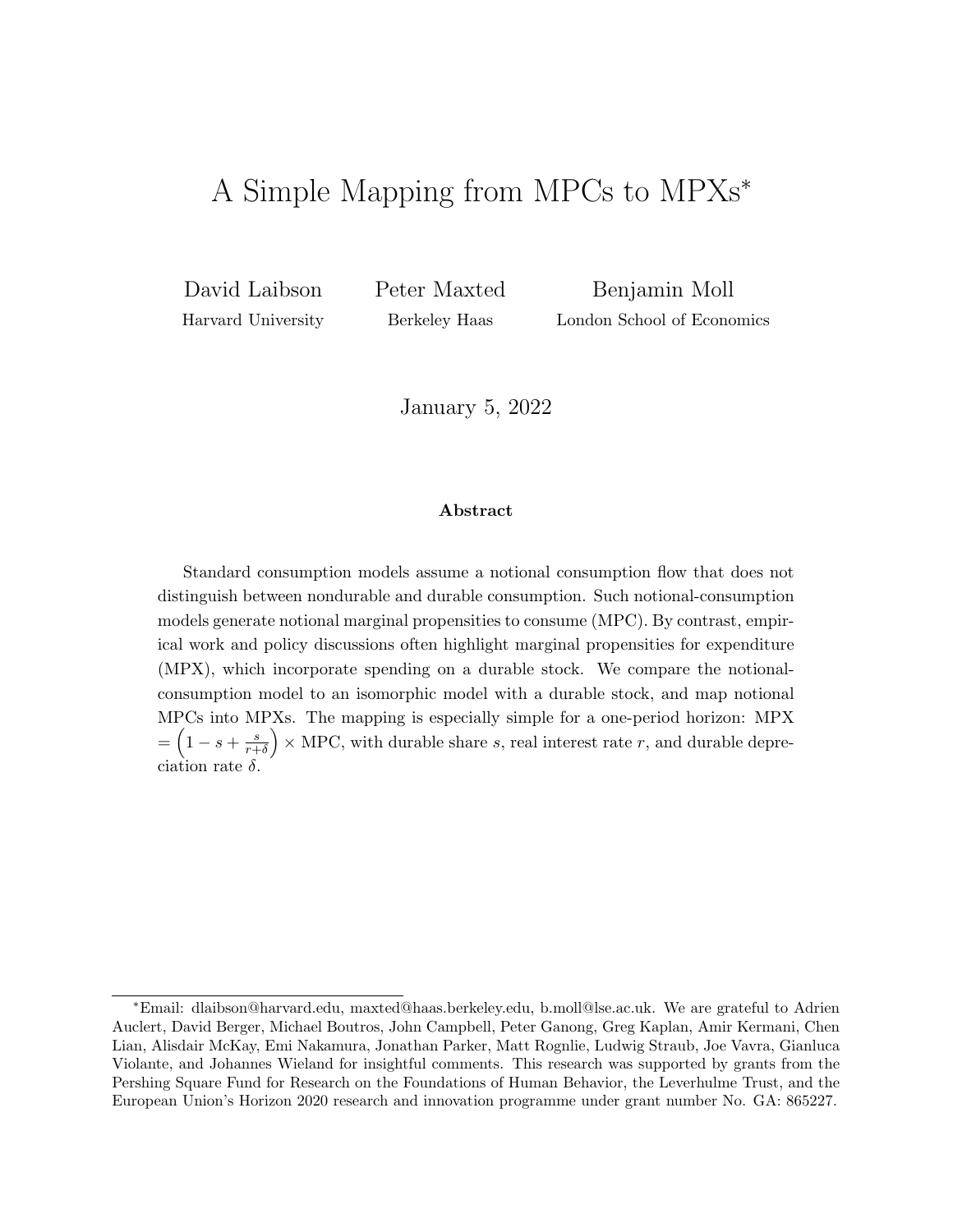### 1 Introduction

The most widely used class of consumption models assumes that households maximize the present discounted value of flow utility, where flow utility is a function of a scalar index,  $c_t$ , representing flow consumption. This model simplifies the economy by modeling all consump-tion as if it were a notional<sup>[1](#page-0-0)</sup> flow of homogeneous consumption. This *notional-consumption* model does not specify the sources of this flow; in particular, the model does not distinguish between durable and nondurable consumption. This model is often used to analyze the response of notional consumption to liquidity injections, i.e., what we call the notional MPC.

In most practical macroeconomic policy analysis, notional consumption is not the key variable. Macroeconomic stimulus attempts to raise the value of personal consumption expenditures (C in the national accounts; GDP =  $C + I + G + Nx$ ), not the flow of notional consumption. To illustrate the difference, assume a domestic firm manufactures an automobile in January (using domestic parts and labor) and sells it to a household in February for price p. Holding all else equal, the production/sale of this automobile raises GDP in  $Q1$  by the market price p, but raises notional consumption in  $Q1$  by an amount that is approximately two orders of magnitude smaller than p because notional consumption is the household's consumption flow from owning the new automobile, which accrues only slowly over time. For most policy applications, economists need to understand the dynamics of consumption expenditure. We refer to the response of expenditure to liquidity injections as the marginal propensity for expenditure  $(MPX).<sup>2</sup>$  $(MPX).<sup>2</sup>$  $(MPX).<sup>2</sup>$ 

The relationship between notional consumption and consumption expenditure is complex. The two measures are identical for goods that have no durability (e.g., lettuce) and for services.<sup>[3](#page-0-0)</sup> The low rates of depreciation for durable goods<sup>[4](#page-0-0)</sup> – such as home furnishings and automobiles – generate a large wedge between notional consumption of durables and expenditure on durables, even in data that is time-aggregated to annual periods.

The discrepancy between notional consumption and consumption expenditure has long

<sup>&</sup>lt;sup>1</sup>In this model consumption is "notional" because it is a theoretical concept without a clear empirical counterpart.

<sup>2</sup>Our MPX notation is similar to [Auclert](#page-21-0) [\(2019\)](#page-21-0) and [Crawley and Kuchler](#page-21-1) [\(2020\)](#page-21-1).

<sup>3</sup>"Services are commodities that cannot be stored or inventoried and that are usually consumed at the place and time of purchase." [Bureau of Economic Analysis](#page-21-2) [\(2020\)](#page-21-2)

<sup>4</sup>"Durable goods are goods that have an average useful life of at least 3 years." Ibid.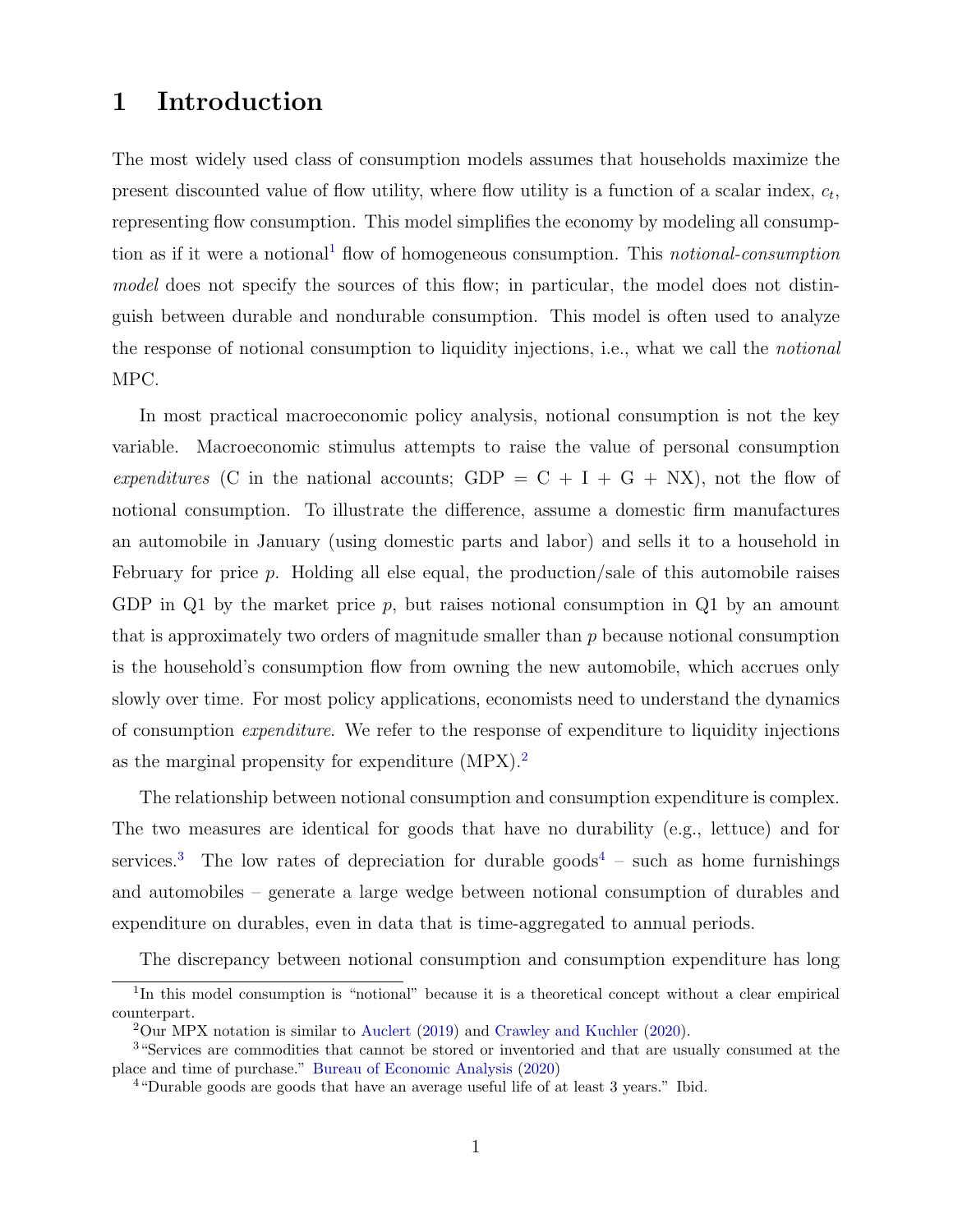been recognized and discussed in the economics literature.<sup>[5](#page-0-0)</sup> Especially in empirical work, economists frequently draw a distinction between the MPX on all expenditures (including both durables and nondurables) and the MPX on nondurables alone. Estimates of the quarterly MPX for all expenditure range from 50-90%, while estimates of the quarterly MPX for nondurable expenditure range from  $15{\text -}25\%$ . In theory, the notional MPC lies below the total MPX and above the MPX on nondurables.

In this paper, we propose a portable and tractable modeling device that converts a notional MPC into an MPX. In particular, we show how to extend a notional-consumption model to generate predictions about consumption expenditures in a model with durable stocks. We provide a parsimonious equation for calculating MPXs in the model with durables.

Our modeling device can be built in both continuous and discrete time. Though the continuous-time specification is generally more tractable, our discrete-time MPX formula is especially simple when used to calculate the MPX over one period:

Total 
$$
MPX = \left(1 - s + \frac{s}{r + \delta}\right) \times \text{Notional MPC},
$$

where s is the durable share of notional consumption, r is the real interest rate, and  $\delta$  is the depreciation rate for durables (so that  $r + \delta$  is the user cost of durables). This total MPX sums the MPX on nondurables,  $(1-s) \times \text{MPC}$ , and the MPX on durables,  $\left(\frac{s}{s+1}\right)$  $\frac{s}{r+\delta}$ )×MPC.

We use BEA data to calibrate  $s = 0.125$  and a quarterly depreciation rate for consumer durables of  $\delta = 0.054$ .<sup>[7](#page-0-0)</sup> Assuming a small quarterly real interest rate  $(r \approx 0)$ , our model yields  $1 - s + \frac{s}{r+\delta} = 3.2$  and hence a rule-of-thumb for calculating the quarterly MPX in a model of notional consumption: take the MPC and multiply by 3. For example, the seminal paper of [Kaplan and Violante](#page-22-0) [\(2014\)](#page-22-0) predicts a quarterly notional MPC of 15%, and our rule-of-thumb therefore implies a quarterly MPX of 45%.

Our framework can also be used to move back and forth between total MPXs and MPXs

 $5$ See for example [Mankiw](#page-23-0) [\(1982\)](#page-23-0), [Hayashi](#page-22-1) [\(1985\)](#page-22-1), [Lusardi](#page-23-1) [\(1996\)](#page-23-1), [Padula](#page-23-2) [\(2004\)](#page-23-2), [Parker et al.](#page-23-3) [\(2013\)](#page-23-3), [Jappelli and Pistaferri](#page-22-2) [\(2014\)](#page-22-2), and [Kueng](#page-23-4) [\(2018\)](#page-23-4). [Aguiar and Hurst](#page-21-3) [\(2005\)](#page-21-3) emphasize a separate, but related, distinction of consumption versus expenditure, where consumption includes home production.

<sup>6</sup>[Kaplan and Violante](#page-22-3) [\(2021\)](#page-22-3) review nondurables, and [Di Maggio et al.](#page-23-5) [\(2020b\)](#page-23-5) review total spending. [Kaplan and Violante](#page-22-3) [\(2021\)](#page-22-3) review the determinants of notional MPCs in heterogeneous-agent models.

<sup>7</sup>Appendix [C](#page-31-0) provides details, and also reports a calibration that includes housing.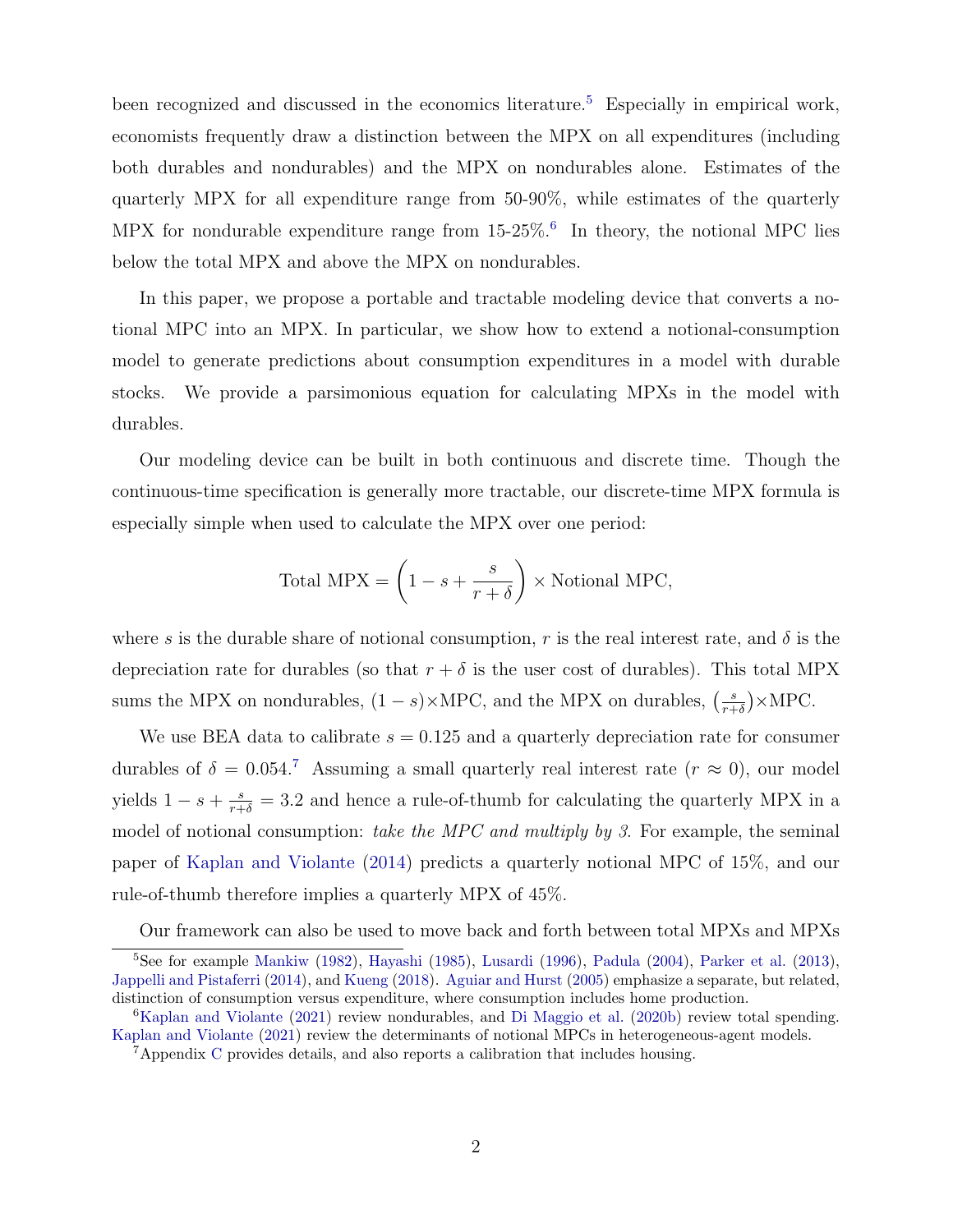on nondurables. In our one-period discrete-time specification,

Notional MPC = 
$$
\left(\frac{1}{1-s}\right)
$$
 × Nondurable MPX.

Accordingly,

Total 
$$
MPX = \left(1 + \frac{s}{(r+\delta)(1-s)}\right) \times \text{Nondurable } MPX,
$$

or about 3.6 in our calibration.

To derive our MPX formula, our extended model with purchased durables makes a number of assumptions (see Assumptions [1](#page-9-0) to [3](#page-10-0) in Section [3.2\)](#page-8-0). The strongest (and most indispensable) of these is that durables are liquid, i.e., households do not face adjustment frictions when buying and selling durables. [Auclert et al.](#page-21-4) [\(2018\)](#page-21-4) use the same assumption to map predictions of a notional-consumption model into predictions about expenditure in a model with durables, though they do not flesh out the MPC versus MPX distinction.<sup>[8](#page-0-0)</sup> Similarly, [Abel](#page-21-5) [\(1990\)](#page-21-5) and [Auclert](#page-21-0) [\(2019\)](#page-21-0) use this assumption to discuss the relative size of different MPX measures but they do not provide a mapping from notional-consumption models to models with durables.<sup>[9](#page-0-0)</sup> In Section [5](#page-18-0) we discuss various shortcomings of our approach, including the frictionless durables assumption, and how they can be partially addressed.

Despite the strong assumptions we make, our simple model fits the available data well. For example, [Parker et al.](#page-23-3) [\(2013\)](#page-23-3) estimate quarterly MPXs on nondurables of 12-30% and quarterly total MPXs of 50-90%, while our framework comparably maps a 12%-30% MPX on nondurables into a total MPX of  $43\%$  -[10](#page-0-0)8%.  $^{10}$ 

<sup>9</sup>See Section 3 of [Abel](#page-21-5) [\(1990\)](#page-21-5) and Appendix A.5 of [Auclert](#page-21-0) [\(2019\)](#page-21-0). The relation to Abel's work is especially simple: in the one-period discrete-time special case, our formula for the MPX on durables is  $\left(\frac{s}{r+\delta}\right)$  × MPC and the MPX on nondurables is  $(1-s)$  × MPC so that the ratio of the two is  $\frac{1}{r+\delta}\frac{s}{1-s}$ . This is identical to Abel's equation (30b) (although he assumes Cobb-Douglas and we assume CES preferences). [Auclert](#page-21-0) [\(2019\)](#page-21-0) instead derives an expression for the total MPX as a multiple of the MPX on nondurables but this expression differs from the analogue in our framework  $\left(1+\frac{s}{(r+\delta)(1-s)}\right)$  because of different assumptions on preferences.

<sup>8</sup>See Appendix E of [Auclert et al.](#page-21-4) [\(2018\)](#page-21-4). Our mapping is simpler than theirs because other assumptions differ. For example, we assume CES preferences over nondurables and durables whereas they assume that preferences are separable between the two goods. Another related mapping is by [Fagereng et al.](#page-22-4) [\(2019b,](#page-22-4) Appendix B.1) who analyze a model with liquid housing and map it to a notional-consumption model with a time-varying consumption price index.

 $1043\% = 3.6 \times 12\%$  and  $108\% = 3.6 \times 30\%$ . As we discuss in Section [4.1,](#page-13-0) MPXs are not bounded above by 100%. For example, a consumer who uses a \$1,000 liquidity injection to make a downpayment on a \$30,000 car has a 3,000% MPX.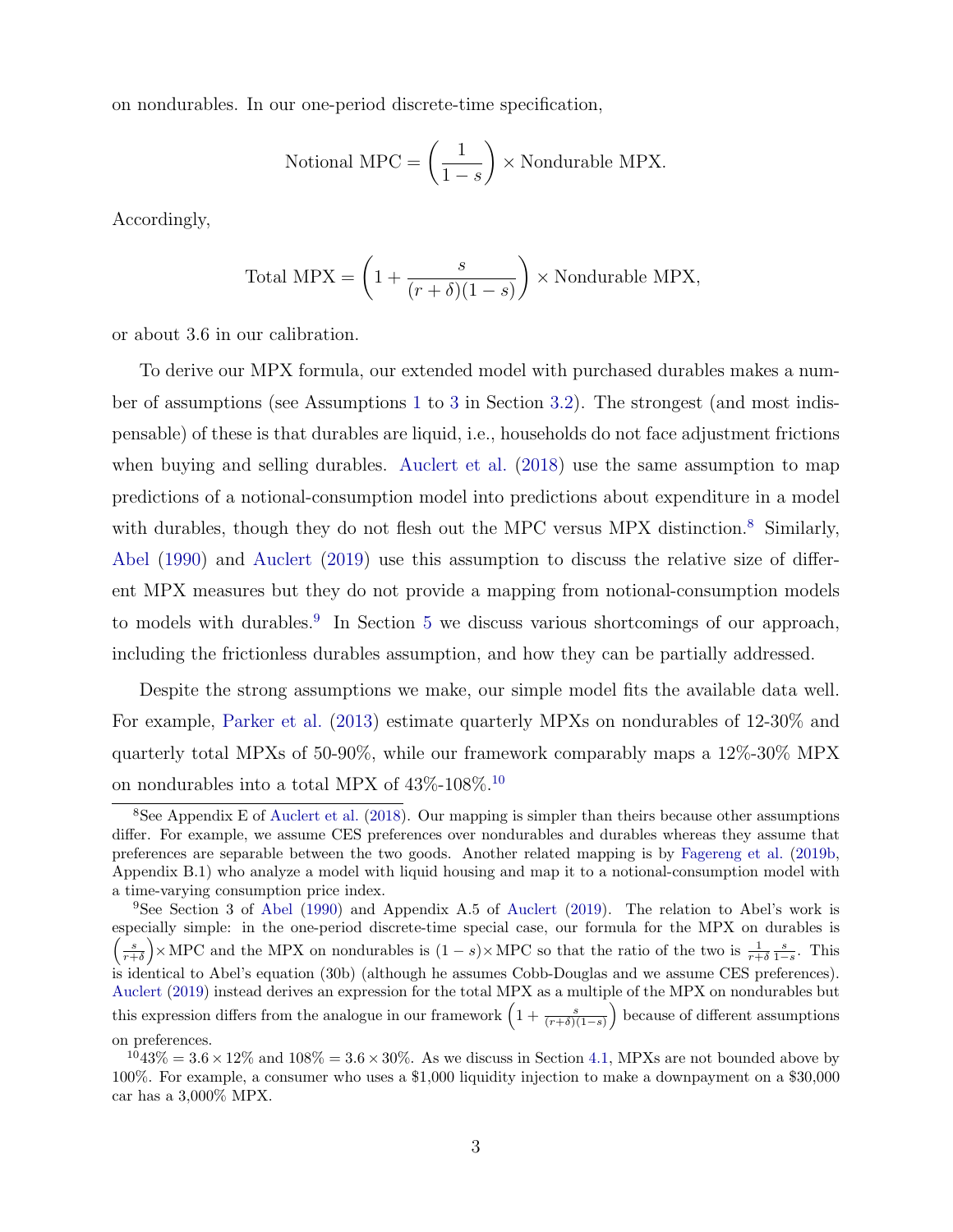Section [2](#page-4-0) discusses the importance of having a modeling tool that maps between notional MPCs and MPXs. Section [3](#page-7-0) lays out a notional-consumption model and our isomorphic model with durables. Section [4](#page-13-1) presents our main results about converting notional MPCs into MPXs, while Section [5](#page-18-0) discusses shortcomings and partial fixes. Section [6](#page-20-0) concludes.

## <span id="page-4-0"></span>2 MPCs versus MPXs: An Important Distinction

#### 2.1 Terminology

We begin by defining our terminology. Whenever we use the term consumption we mean notional consumption, i.e., the utility-generating consumption flows that are studied in classical consumption models. Accordingly, whenever we use the term MPC we mean a notional MPC.

In contrast to notional consumption, the alternative concept that we study is expenditure. We refer to the response of expenditure to liquidity injections as the MPX. The difference between consumption and expenditure derives from durability. The purchase of a durable good generates a one-time burst of expenditure but a long-lasting flow of notional consumption.<sup>[11](#page-0-0)</sup> Unless specified otherwise, MPX refers to the *total* MPX, which includes spending on nondurables and durables.

### 2.2 The Importance of Mapping MPCs Into MPXs

Given a model of notional consumption and notional MPCs, there are two broad reasons why it is important to develop a mapping from MPCs into MPXs. The first reason is measurement: developing a mapping from MPCs into MPXs enables a closer connection between model predictions and empirical moments. The second reason is policy: policy makers should possess models of the expenditure response to liquidity shocks, as it is consumer expenditure rather than notional consumption that matters for the response of GDP to stabilization policy. These reasons are detailed in turn below.

Starting with measurement considerations, it is important to differentiate MPXs from

<sup>&</sup>lt;sup>11</sup>In our terminology, the MPC on nondurables and services equals the MPX on nondurables and services. However, the total MPC (which includes both nondurable and durable consumption flows) will not equal the total MPX (which includes both nondurable and durable expenditures).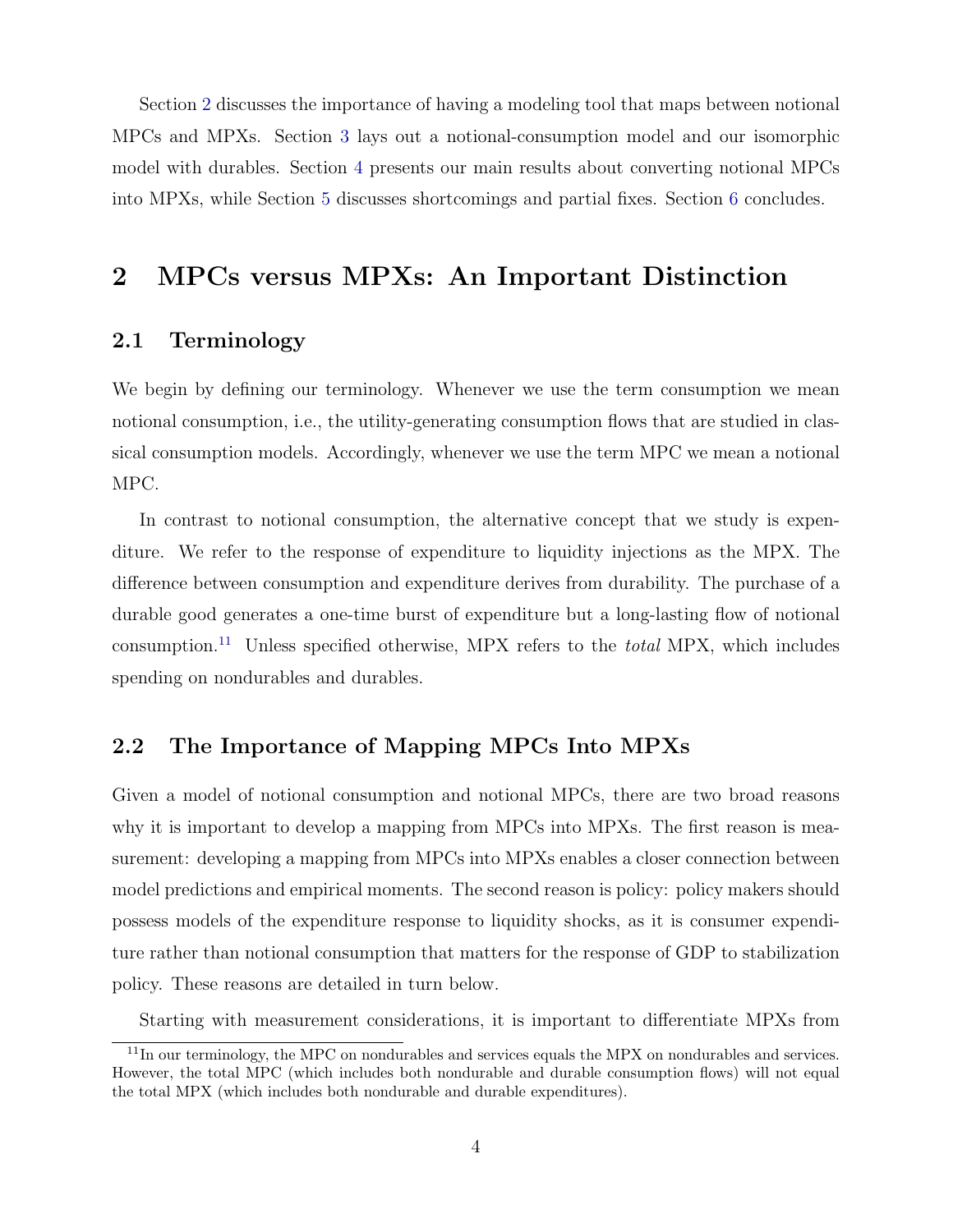MPCs both in order to understand the underlying connection between spending and consumption flows, and to align notional-consumption models with a broader set of empirical moments. Total MPXs frequently differ from nondurable MPXs in the data because durable expenditures are an important part of the household spending response to liquidity injections. For example, [Parker et al.](#page-23-3) [\(2013\)](#page-23-3) estimate that households spent 12-30% of the 2008 fiscal stimulus on nondurable goods within the first three months, but spent 50-90% of the stimulus in total over the same period. [Kueng](#page-23-4) [\(2018\)](#page-23-4) estimates that households spent 25% of payments from the Alaska Permanent Fund on nondurables over the first three months, but total expenditure accounted for 73% of the payment. The literature is reviewed in [Di Mag](#page-23-5)[gio et al.](#page-23-5) [\(2020b\)](#page-23-5), who suggest that nondurable MPXs are typically estimated to be around 20%, while estimates of total MPXs range from 60-80%.

Additionally, linking MPXs and MPCs enables models of notional consumption to speak to a wider variety of empirical moments, and vice versa. This is especially important given the rise of administrative data on household balance-sheets, which sometimes enables researchers to impute the total expenditure response to liquidity injections, but may not allow for a decomposition of total expenditure into its nondurable and durable components (see e.g. the discussions in [Fagereng et al.](#page-22-5) [\(2019a\)](#page-22-5) and [Crawley and Kuchler](#page-21-1) [\(2020\)](#page-21-1), both of whom impute MPXs from administrative balance-sheet data).<sup>[12](#page-0-0)</sup> Alternatively, data on household spending is often only partial. Automobile-purchase data is a leading example of this, with credit-bureau data being used to understand the effect of shocks on automobile purchases (e.g., [Di Maggio et al.,](#page-23-6) [2017,](#page-23-6) [2020a\)](#page-23-7). Another example is account-level data, which provides an accurate and high-frequency measure of a subset of consumer spending (e.g., [Ganong and](#page-22-6) [Noel,](#page-22-6) [2019;](#page-22-6) [Ganong et al.,](#page-22-7) [2021\)](#page-22-7), but may miss large durable purchases such as automobiles. In both cases, our modeling device can be used to convert these partial MPXs into partial MPCs, thus providing a lower bound on the underlying notional-consumption response.

Turning to policy considerations, differentiating MPXs from MPCs matters for understanding the impact of policy on economic output. Indeed, personal consumption expenditures (PCE) – the "consumption" component of GDP – is composed of consumer expenditures on durables, nondurables, and services. That is, PCE is a measure of expenditure; it

<sup>&</sup>lt;sup>12</sup>Similar issues can also arise in survey data. For example, as discussed in [Jappelli and Pistaferri](#page-22-2)  $(2014)$ , the frequently used Italian Survey of Household Income and Wealth (SHIW) asks how much consumers would spend following a positive liquidity injection, but does not separate spending into nondurables versus durables.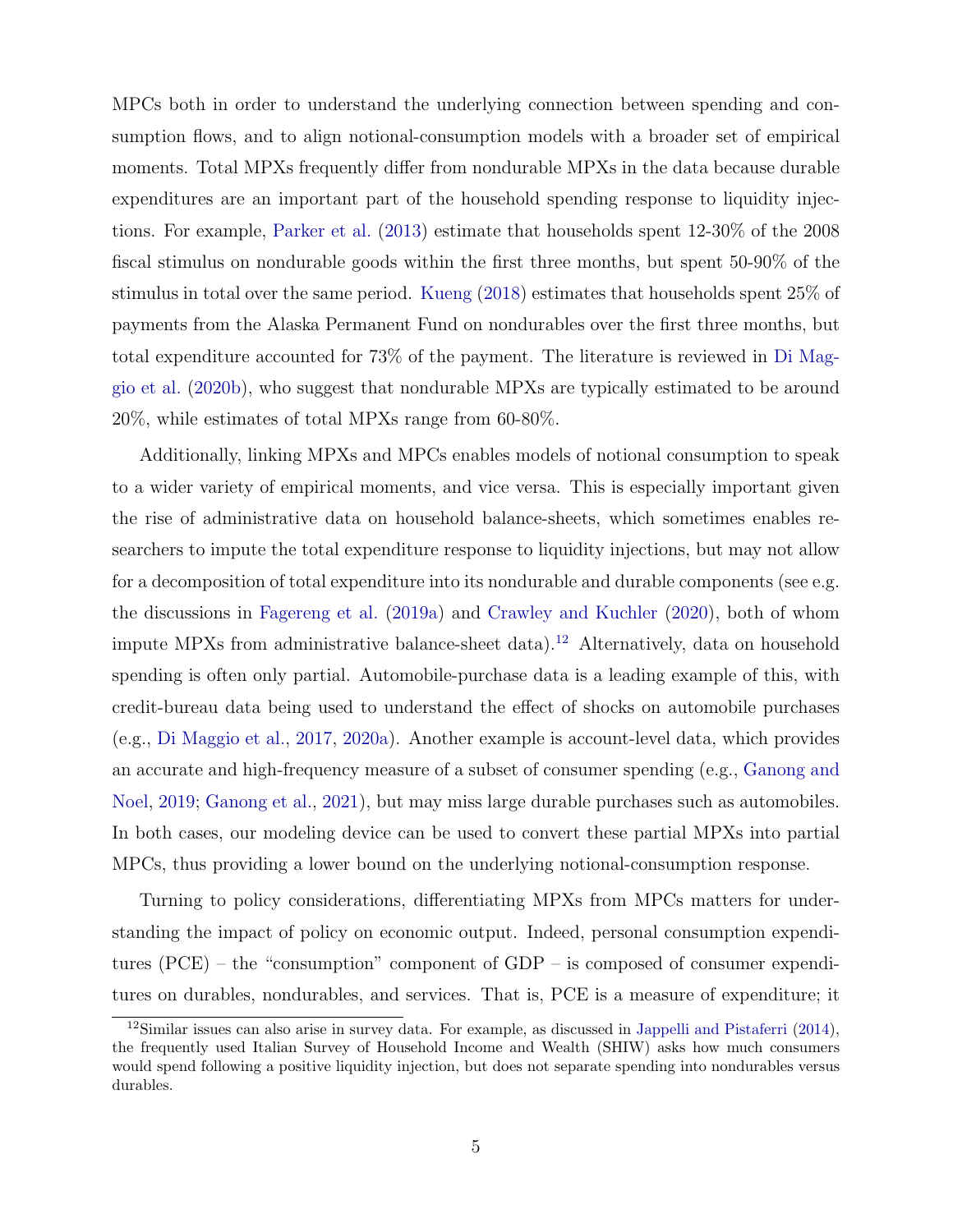is not a measure of the utility-generating notional consumption that is typically modeled. Policy makers should have models that identify both MPXs and MPCs, and our MPX tool provides a tractable technology for mapping predictions about notional consumption into predictions about expenditure.

Though our modeling framework studies MPCs and MPXs in partial equilibrium, such partial-equilibrium expenditure responses are important inputs to fuller general-equilibrium analyses. We highlight two specific ways in which the distinction between MPXs and MPCs may be important. First, as discussed above, durable purchases compose an appreciable part of the expenditure response to liquidity injections: quarterly total MPXs are three to four times larger than quarterly nondurable MPXs. One timely example for the relevance of this distinction can be found in recent discussions about the optimal magnitude of the fiscal response to the COVID-19 pandemic. Notional-consumption models can make predictions about how pandemic environments affect households' consumption response to fiscal stimulus (e.g., [Kaplan et al.,](#page-23-8) [2020\)](#page-23-8). However, for important policy questions such as evaluating the magnitude of fiscal stimulus relative to the output gap, policy makers need predictions about the response of consumer expenditures, not just notional consumption. Our MPX tool enables this mapping.

Second, the timing of MPXs may differ from MPCs. In particular, expenditures will be more front-loaded than consumption if expenditures are used to purchase durables that provide long-lasting consumption flows.<sup>[13](#page-0-0)</sup> Section [4.2](#page-15-0) makes this point analytically, while Appendix [E](#page-33-0) applies our MPX technology to the model of [Laibson et al.](#page-23-9) [\(2021\)](#page-23-9) and finds significant front-loading of MPXs relative to MPCs. This is consistent with the results in [Kueng](#page-23-4) [\(2018\)](#page-23-4), who documents front-loading of durable relative to nondurable expenditure.

Despite these observations highlighting the importance of understanding MPXs, we do not want to imply that economists should therefore overlook MPCs. From a normative perspective, notional consumption is a key construct, because this is the argument in the utility function. More generally, which concept is more relevant depends on the question being asked, highlighting the value of a simple and tractable mapping between the MPC and the MPX.

<sup>&</sup>lt;sup>13</sup>One offsetting effect is that durables are more import-intensive than nondurables and services [\(Hale](#page-22-8) [et al.,](#page-22-8) [2019\)](#page-22-8). Nonetheless, modeling such considerations still requires a decomposition of consumption into durable and nondurable components, which is the goal of our MPC-MPX mapping.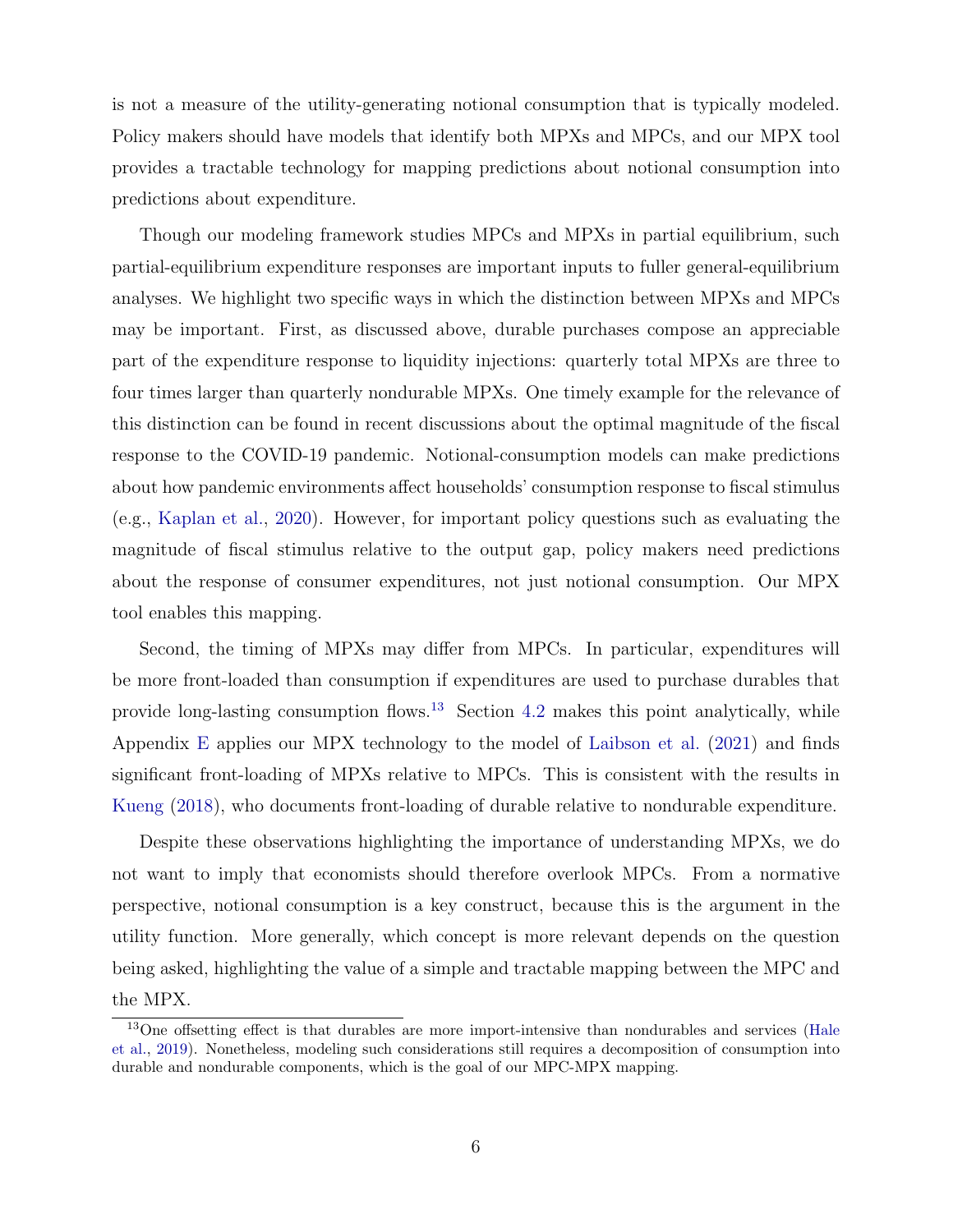### <span id="page-7-0"></span>3 The Household Balance Sheet

Here we develop our modeling device for mapping notional consumption into expenditure. We present this framework in continuous time for tractability and expositional simplicity. However, because many consumption-saving models are written in discrete time we also provide a version in discrete time. Our main discrete-time MPX results are presented in Section [4.3,](#page-16-0) with details provided in Appendix [B.](#page-26-0)

We begin by summarizing our approach for building the MPX modeling device. In Section [3.1](#page-7-1) we present a standard consumption-saving model with a single notional consumption good. We refer to this model as the Benchmark, since the majority of economic models study notional consumption flows and do not decompose notional consumption into durable and nondurable components.

Next, in Section [3.2](#page-8-0) we introduce an extended model that explicitly models the purchase of durables. This extended model is designed specifically to: (i) be isomorphic to the Benchmark, and (ii) deliver a tractable MPX formula. The isomorphism implies that a researcher can take an existing model of notional consumption that makes predictions about MPCs and use it directly to calculate MPXs.

#### <span id="page-7-1"></span>3.1 Benchmark: Single Notional Consumption Good

Let  $b_t$  and  $y_t$  denote a household's liquid wealth and income at time t. Income  $y_t$  can follow an arbitrary Markov process. Let  $r$  denote the interest rate on liquid wealth. The household's notional consumption flow is denoted  $c_t$ . The budget constraint is:

<span id="page-7-2"></span>
$$
\dot{b}_t = y_t + rb_t - c_t. \tag{1}
$$

Households also face a borrowing constraint:  $b_t \geq \underline{b}$ .

The state variables of the notional-consumption model are  $x_t = (b_t, y_t)$ . We denote the consumption policy function by  $c_t = c(x_t)$ . We also denote by

<span id="page-7-3"></span>
$$
C_{\tau} = \int_0^{\tau} c_t dt
$$
 (2)

the cumulative notional consumption flow over a discrete time interval of length  $\tau$ . This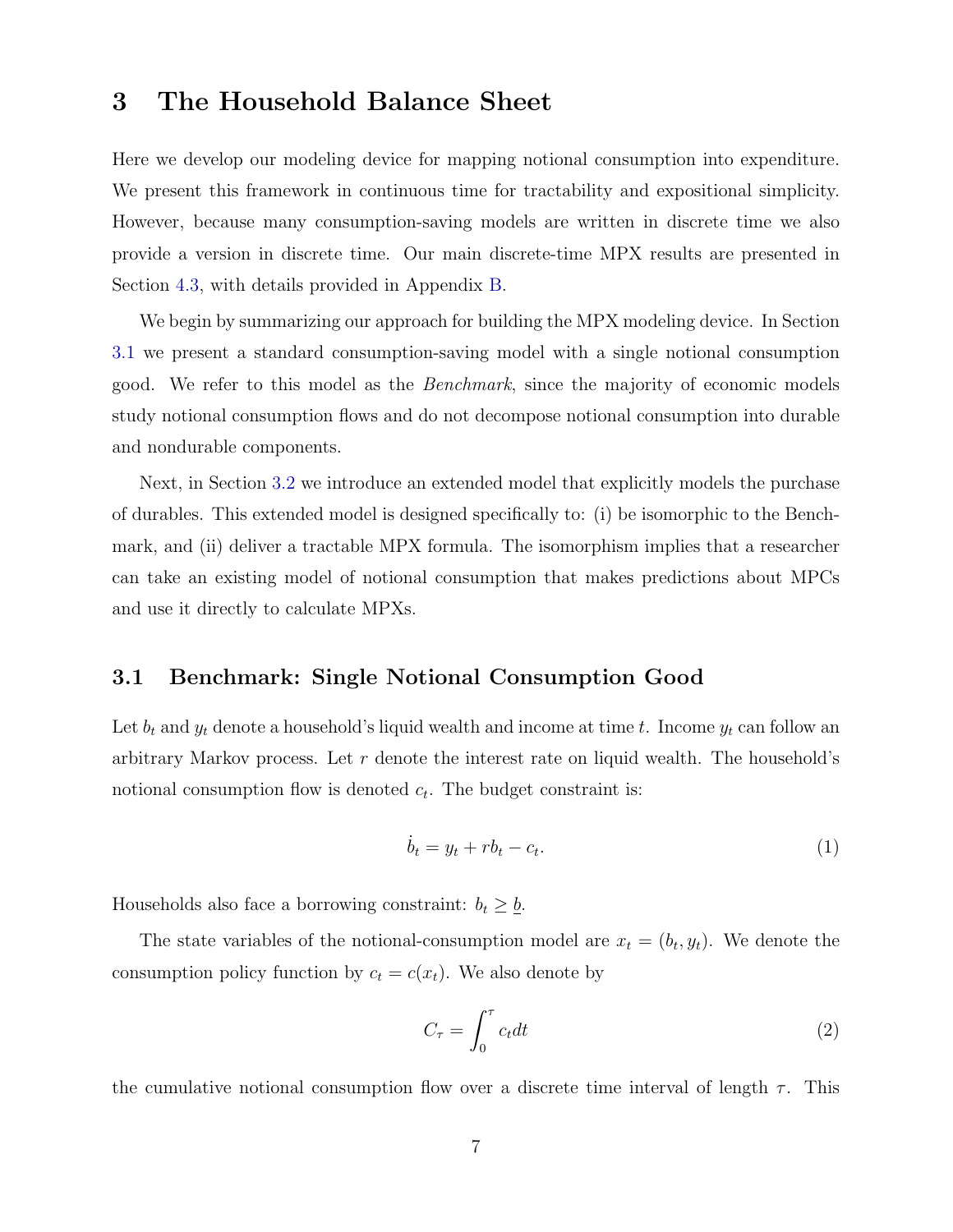cumulative flow will play an important role because the numerator of an MPC is the integral of marginal consumption over a discrete time interval.

For simplicity we only model a liquid asset, since this is the asset that is used to fund consumption. However, our results do not rely on the single-asset framework described here. Our modeling tool is portable and it applies in richer environments, including those with multiple assets with specific return and liquidity features. To demonstrate this portability, Appendix [E](#page-33-0) applies our MPX tool to the model of [Laibson et al.](#page-23-9) [\(2021\)](#page-23-9), which includes liquid wealth, houses, mortgages, and a wedge between the interest rates on deposits and credit card debt.

#### <span id="page-8-0"></span>3.2 Extension: An Isomorphic Model with Durables

To bridge the gap between consumption and expenditure, we now introduce an extended model featuring the purchase of durable goods (the model can also allow for rentals, as discussed at the end of this section). The key feature of this extension is that durables are modeled such that the extended model with durables is isomorphic to the notionalconsumption model in Section [3.1.](#page-7-1) This extension is not meant to rigorously model the household's durable expenditure, and is best thought of as providing an accounting formula to decompose notional consumption into nondurable and durable expenditure. The goal of our approach is to provide a simple and tractable method for connecting MPCs to MPXs.<sup>[14](#page-0-0)</sup> Our methodology is general and can be applied in a wide range of economic models.

Setup with Durables. The household can now consume two different goods: durables and nondurables. Let  $n_t$  denote nondurable consumption, which the household purchases as a flow. To consume durables, the household must purchase a stock of durables  $D_t \geq 0$ . Durable stock  $D_t$  provides durable consumption as a flow, and depreciates at rate  $\delta$  satisfying  $r+\delta > 0$ . In keeping with our partial equilibrium analysis, the price of durables is exogenous and we normalize it to one. The household continues to save in liquid bank holdings, which we now denote by  $\ell_t$ . Total wealth is given by  $b_t = \ell_t + D_t$ .

Our extension with durables is isomorphic to the notional-consumption model under

<sup>14</sup>For a rigorous evaluation of the impact of durables on macroeconomic stabilization policy, see for example [Berger and Vavra](#page-21-6) [\(2015\)](#page-21-6), [McKay and Wieland](#page-23-10) [\(2019\)](#page-23-10), and [Beraja and Wolf](#page-21-7) [\(2021\)](#page-21-7). See also [Yogo](#page-23-11) [\(2006\)](#page-23-11) for an asset-pricing analysis.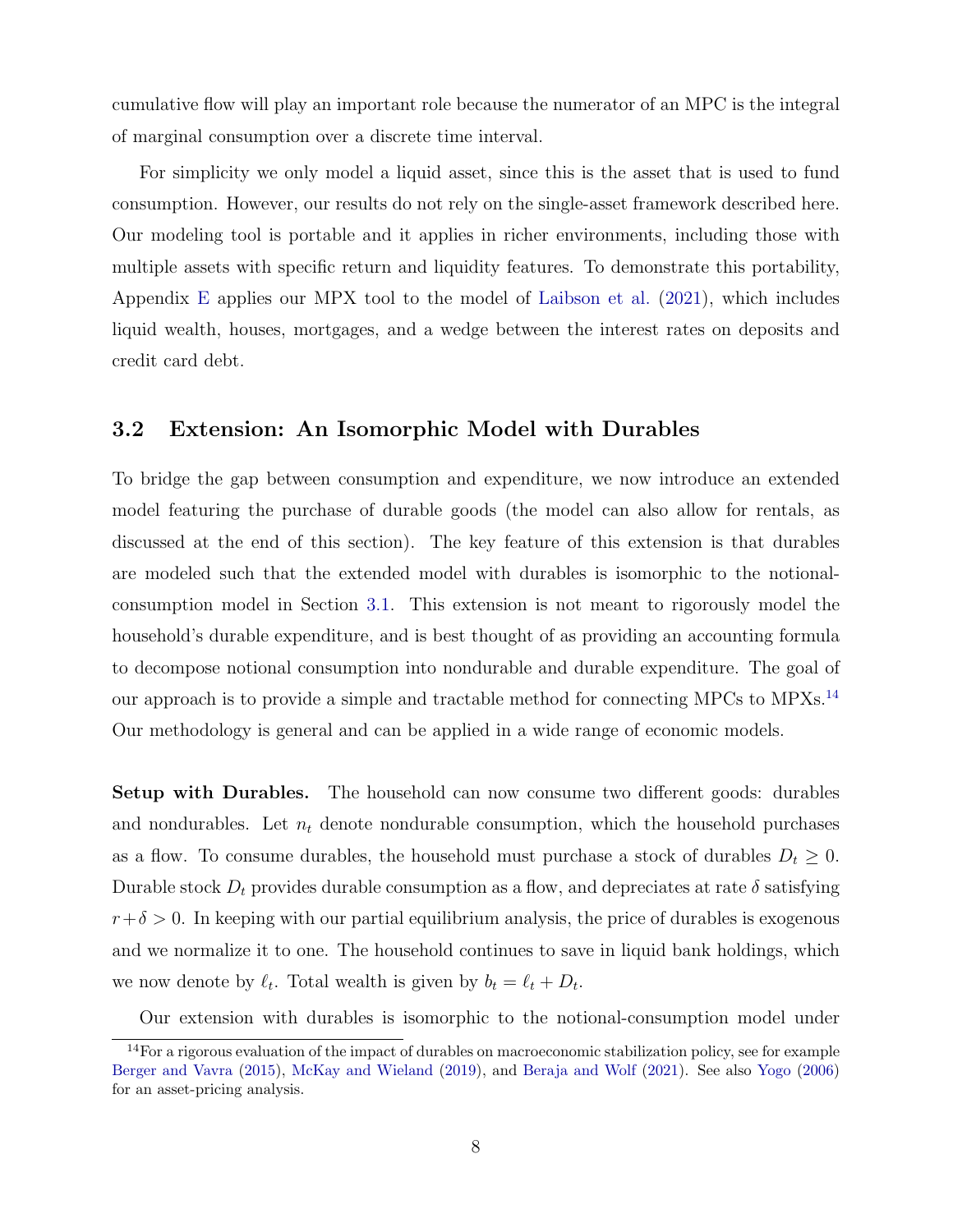three (strong) assumptions which we spell out momentarily. The key idea for establishing the isomorphism is to make assumptions such that

<span id="page-9-1"></span>
$$
c_t = n_t + (r + \delta)D_t, \quad \text{with} \quad n_t = (1 - s) \times c_t \quad \text{and} \quad (r + \delta)D_t = s \times c_t \tag{3}
$$

for some  $s \in [0,1]$ . In words, notional flow consumption expenditure  $c_t$  is the sum of nondurable flow consumption expenditure  $n_t$  and the implied rental cost (user cost) of durables  $(r+\delta)D_t$ , with the latter equaling a constant share s of the notional consumption flow. This can be justified with the three assumptions below. Alternatively, [\(3\)](#page-9-1) can be viewed as a direct assumption on household behavior akin to the constant-saving rate assumption in a Solow model.

Our most important and indispensable assumption is:

Assumption 1 The durables market is perfectly liquid. The household can buy and sell durables instantaneously at price  $p \equiv 1$ ; there are no transaction costs or time delays. Further, the household can borrow (short-term) against durables at the market rate  $r$ .

With this assumption, the household's liquid bank holdings  $\ell_t$  and durables  $D_t$  evolve as

<span id="page-9-3"></span><span id="page-9-2"></span><span id="page-9-0"></span>
$$
d\ell_t = [y_t + r\ell_t - n_t] dt - d\psi_t,\tag{4}
$$

$$
dD_t = -\delta D_t dt + d\psi_t. \tag{5}
$$

Because durable purchases can be lumpy so that  $D_t$  can jump discontinuously, we introduce process  $\psi_t$  to record the household's *cumulative* spending on durables from time 0 to time t, and denote by  $d\psi_t$  the household's purchases of durables at time t.

Importantly, note the absence of adjustment costs in equations [\(4\)](#page-9-2) and [\(5\)](#page-9-3). This is a direct consequence of Assumption [1.](#page-9-0) Similarly, because Assumption [1](#page-9-0) establishes that the household can borrow against durables, the borrowing constraint now applies to the household's total liquid wealth holdings  $b_t = \ell_t + D_t$ :

$$
\ell_t + D_t \ge \underline{b}.\tag{6}
$$

Given Assumption [1](#page-9-0) we can work with only one state variable for household wealth, namely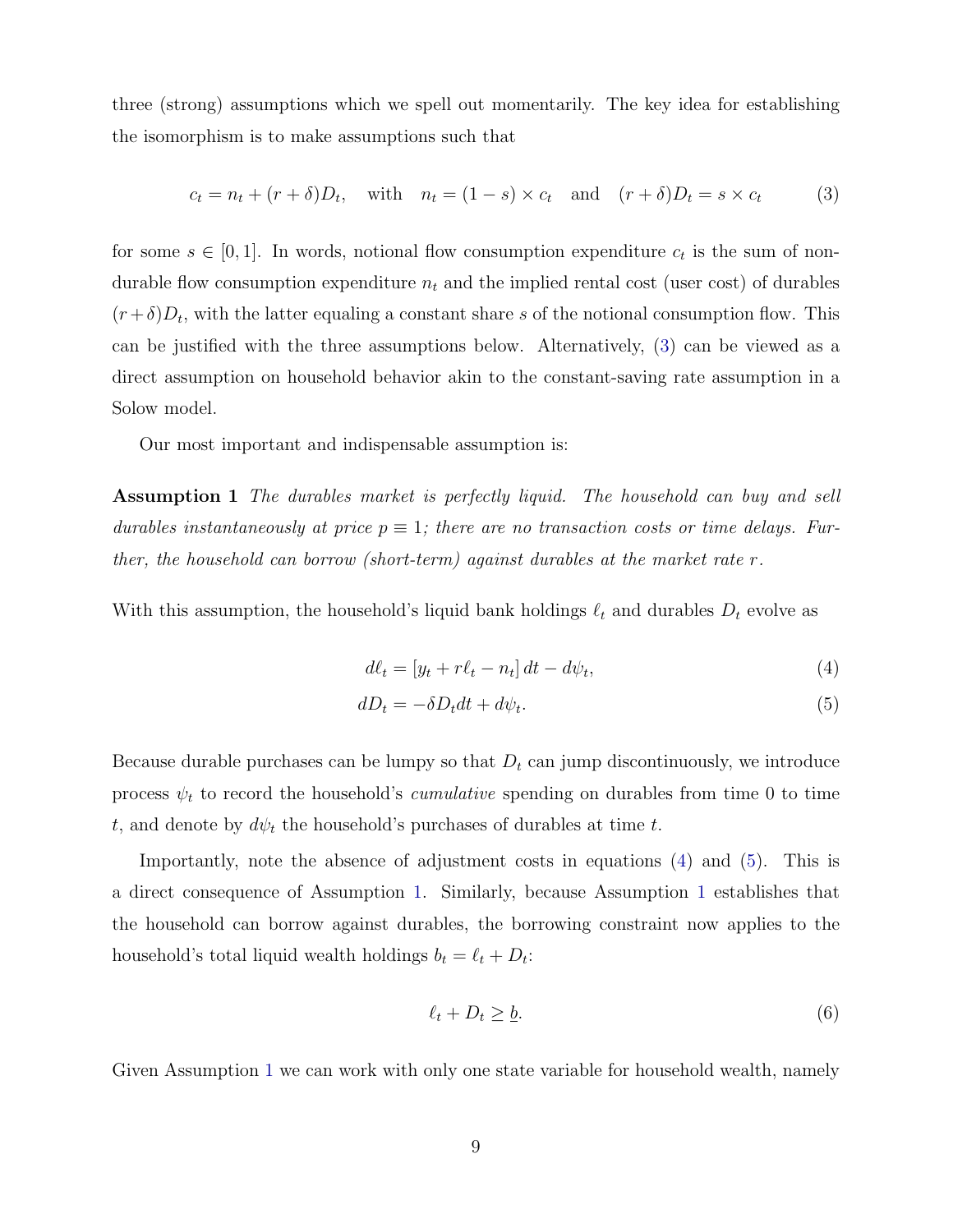total liquid wealth  $b_t = \ell_t + D_t$ .<sup>[15](#page-0-0)</sup> To this end, sum [\(4\)](#page-9-2) and [\(5\)](#page-9-3) as  $d\ell_t + dD_t = [y_t + r\ell_t - n_t - \delta D_t] dt$ , or

<span id="page-10-7"></span>
$$
\dot{b}_t = y_t + rb_t - n_t - (r + \delta)D_t.
$$
\n
$$
(7)
$$

A key implication of Assumption [1](#page-9-0) is therefore that a relevant measure of the household's expenditure on durables is the user cost  $(r + \delta)D_t$ .

<span id="page-10-2"></span>We next make two additional assumptions to obtain [\(3\)](#page-9-1).

Assumption 2 The household values total notional flow consumption, which is given by the CES aggregator

<span id="page-10-1"></span>
$$
c_t = \left(s^{\frac{1}{\eta}}(fD_t)^{\frac{\eta-1}{\eta}} + (1-s)^{\frac{1}{\eta}} n_t^{\frac{\eta-1}{\eta}}\right)^{\frac{\eta}{\eta-1}},\tag{8}
$$

where  $n_t$  is the nondurable consumption flow,  $fD_t$  is the durable consumption flow generated by the durable stock  $D_t$ ,  $s \in [0,1]$  is the utility weight on durable consumption, and  $\eta > 0$  is the elasticity of substitution between durables and nondurables.

Given the CES functional form in equation [\(8\)](#page-10-1) we obtain the following result:

**Lemma 1** Let  $R := (r + \delta)/f$  denote the price of a unit of durable flow utility. Under Assumptions [1](#page-9-0) and [2](#page-10-2) the optimal intratemporal choices of nondurables and durables are given by

<span id="page-10-4"></span>
$$
n_t = \frac{1-s}{sR^{1-\eta} + 1-s} P c_t, \qquad fD_t = \frac{sR^{-\eta}}{sR^{1-\eta} + 1-s} P c_t,
$$
\n(9)

where

<span id="page-10-6"></span><span id="page-10-3"></span>
$$
P = \left(sR^{1-\eta} + 1 - s\right)^{\frac{1}{1-\eta}}.\tag{10}
$$

Finally, the expenditure required to attain notional consumption flow c is

<span id="page-10-5"></span><span id="page-10-0"></span>
$$
n_t + (r + \delta)D_t = Pc_t.
$$
\n<sup>(11)</sup>

Our third and final Assumption completes the derivation of [\(3\)](#page-9-1).

**Assumption 3** The utility flow per unit of durable f equals its user cost,  $f = r + \delta$ .

<sup>&</sup>lt;sup>[1](#page-9-0)5</sup>Without Assumption 1 we would need to keep track of  $\ell_t$  and  $D_t$  as separate state variables.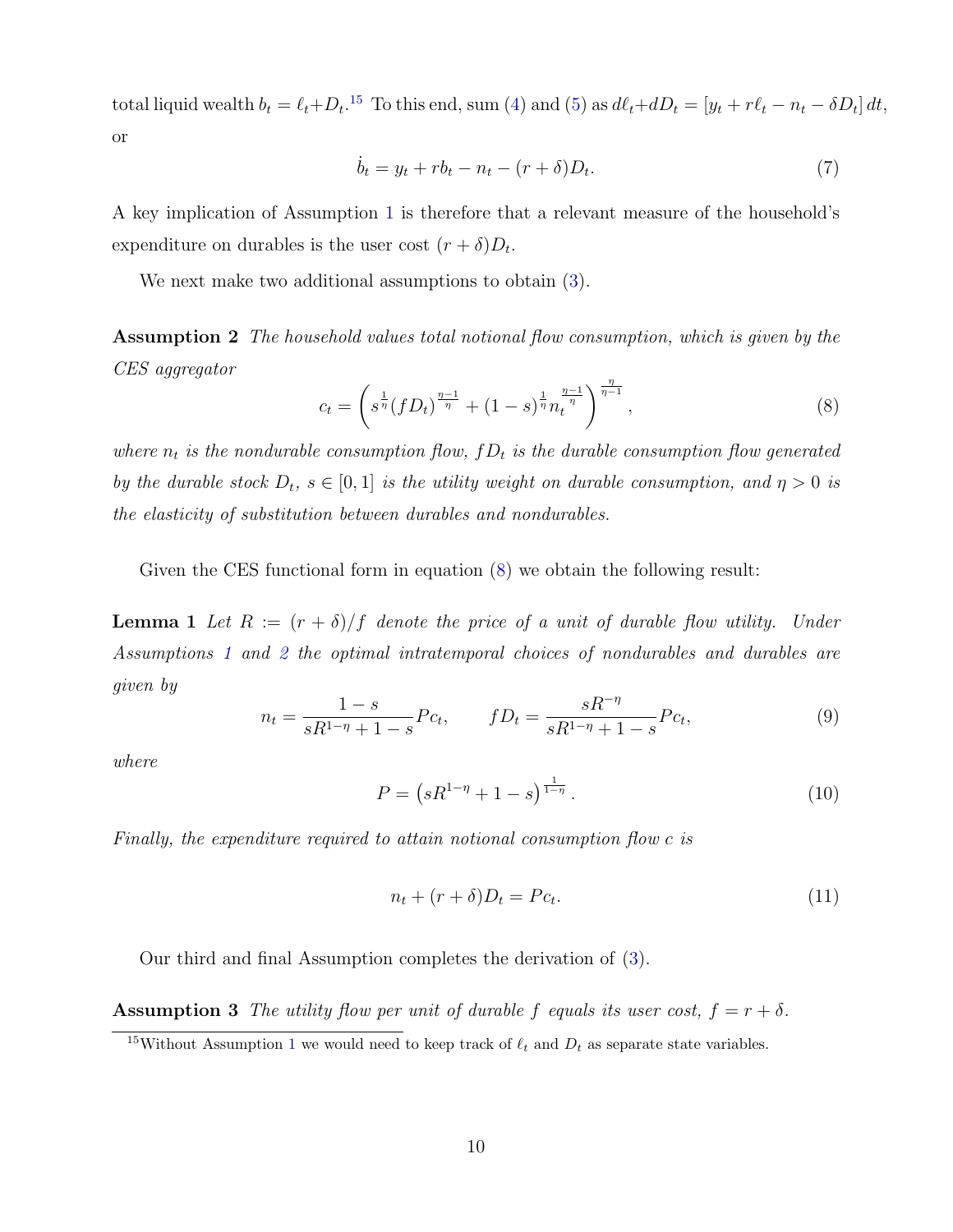With Assumption [3](#page-10-0) we see from Lemma [1](#page-10-3) that  $R = 1$ , and therefore also that the CES price index  $P = 1$ . Using this in equations [\(9\)](#page-10-4) and [\(11\)](#page-10-5) we obtain

$$
n_t = (1 - s) \times c_t, \qquad fD_t = s \times c_t, \quad \text{and} \quad n_t + (r + \delta)D_t = c_t,
$$

which is the key result  $(3)$  we wanted to derive. When the interest rate r is fixed (as assumed above), the expenditure shares on nondurables and durables in equation [\(9\)](#page-10-4) and hence the price index  $P$  in equation [\(10\)](#page-10-6) are constant over time and across individuals. Assumption [3](#page-10-0) is then a weak assumption that sets this constant price index equal to one. When the interest rate r varies (as it may in other applications), Assumption [3](#page-10-0) is instead a very strong assumption which ensures that expenditure shares on nondurables and durables are constant even though their relative prices move, and also that the welfare-relevant price index P stays constant at  $P = 1.16$  $P = 1.16$ 

Isomorphism to Notional-Consumption Model. With Assumptions [1](#page-9-0) to [3](#page-10-0) in hand we are now ready to prove the isomorphism between the extension with durables and our benchmark notional-consumption model.

<span id="page-11-1"></span>**Proposition [1](#page-9-0)** Under Assumptions 1 to [3,](#page-10-0) the extension with durables is isomorphic to the notional-consumption model. In particular, total liquid wealth  $b_t = \ell_t + D_t$  evolves as

<span id="page-11-0"></span>
$$
\dot{b}_t = y_t + rb_t - c_t,\tag{12}
$$

subject to the borrowing constraint  $b_t \geq \underline{b}$ . This is identical to the law of motion and borrowing constraint for  $b_t$  in equation [\(1\)](#page-7-2).

Proof. Assumption [1](#page-9-0) implies that equation [\(7\)](#page-10-7) holds. Assumptions [2](#page-10-2) and [3](#page-10-0) imply that equation [\(3\)](#page-9-1) holds. Substituting (3) into [\(7\)](#page-10-7) yields equation [\(12\)](#page-11-0).  $\blacksquare$ 

<sup>&</sup>lt;sup>16</sup>With a time-varying interest rate and *without* Assumption [3,](#page-10-0) our extension with durables would instead be isomorphic to a model with a time-varying price of notional consumption. In particular, equation [\(12\)](#page-11-0) in Proposition [1](#page-11-1) would be  $b_t = y_t + r_t b_t - P_t c_t$  with a time-varying  $P_t$  given by [\(10\)](#page-10-6). This time-varying price  $P_t$  arises because of movements in the user cost of durables that are caused by corresponding movements in the interest rate r. Because the standard notional-consumption model in Section [3.1](#page-7-1) does not feature a time-varying price  $P_t$ , Assumption [3](#page-10-0) is needed to ensure that it remains constant at  $P_t = 1$ . Assumption 3 is a strong assumption in the sense that it shuts down economically meaningful mechanisms, though it only shuts them down because such mechanisms are missing from the standard notional-consumption model.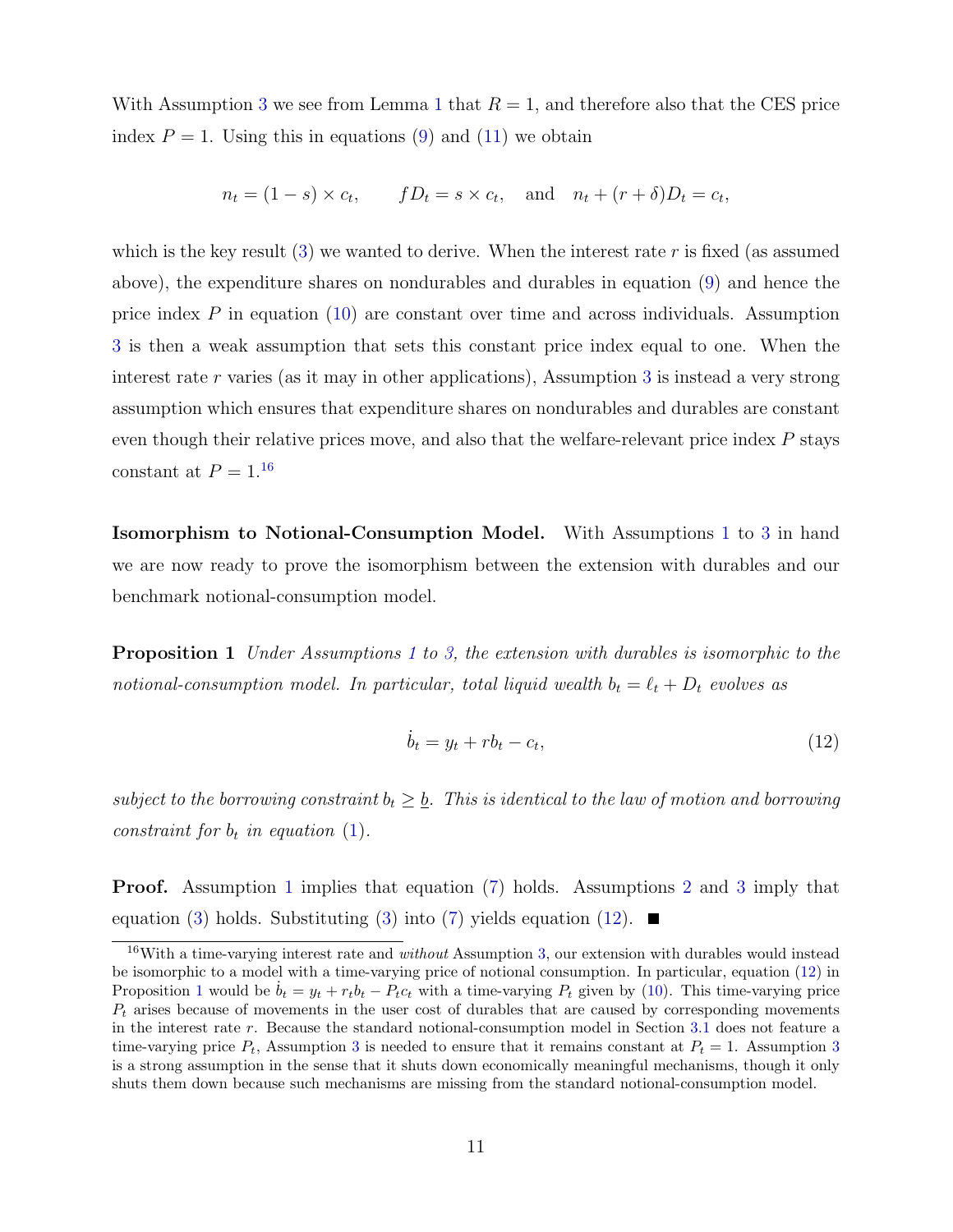Note that the extended model has exactly the same state variables  $x_t = (b_t, y_t)$  as the notional-consumption model. Given the assumption of no adjustment costs, the stock of durables  $D_t$  instead becomes a control variable.

Cumulative Expenditure Flows. Analogous to the cumulative notional consumption flow in equation [\(2\)](#page-7-3), we here define  $X_{\tau}$  to be the cumulative *expenditure* over a period  $\tau$ , which is the sum of cumulative expenditure on nondurables  $X_{\tau}^n$  and durables  $X_{\tau}^D$ .

<span id="page-12-1"></span>
$$
X_{\tau} = X_{\tau}^{n} + X_{\tau}^{D}, \quad \text{where} \quad X_{\tau}^{n} = \int_{0}^{\tau} n_{t} dt \quad \text{and} \quad X_{\tau}^{D} = \int_{0}^{\tau} d\psi_{t}.
$$
 (13)

The cumulative expenditure flow  $X_{\tau}$  will be used to define the MPX. Looking at nondurable expenditure  $X_{\tau}^n$ , from equation [\(3\)](#page-9-1) we have

<span id="page-12-2"></span>
$$
X_{\tau}^{n} = (1 - s) \int_{0}^{\tau} c_{t} dt,
$$
\n(14)

<span id="page-12-0"></span>meaning that nondurable spending composes share  $1 - s$  of total cumulative notional consumption. Next consider durable expenditure  $X_{\tau}^{D}$ . Budget constraint [\(5\)](#page-9-3) implies that

$$
X_{\tau}^{D} = \int_0^{\tau} \delta D_t dt + D_{\tau} - D_0.
$$
\n(15)

Equation [\(15\)](#page-12-0) shows that expenditure on durables has two components. First,  $D_{\tau} - D_0$ captures the household's spending to increase their durable stock from  $D_0$  to  $D_{\tau}$ . But this is an incomplete measure of durable spending, because some durables have depreciated over period  $\tau$  and need to be replaced. Spending to replace depreciated durables is given by  $\int_0^{\tau} \delta D_t dt$ .

Aside: Rented Durables. For simplicity this extension assumes that durables are owned by consumers, though in reality some durables are owned and some are rented. For partialequilibrium analyses, durable share s can be calibrated as the share of notional consumption coming from purchased durables, rather than the total durable share. But for generalequilibrium analyses, what matters is the total durable share. It is immaterial whether a household purchases a durable directly or whether a firm purchases the durable and then rents it to the household. In either case, the durable still needs to be produced and this will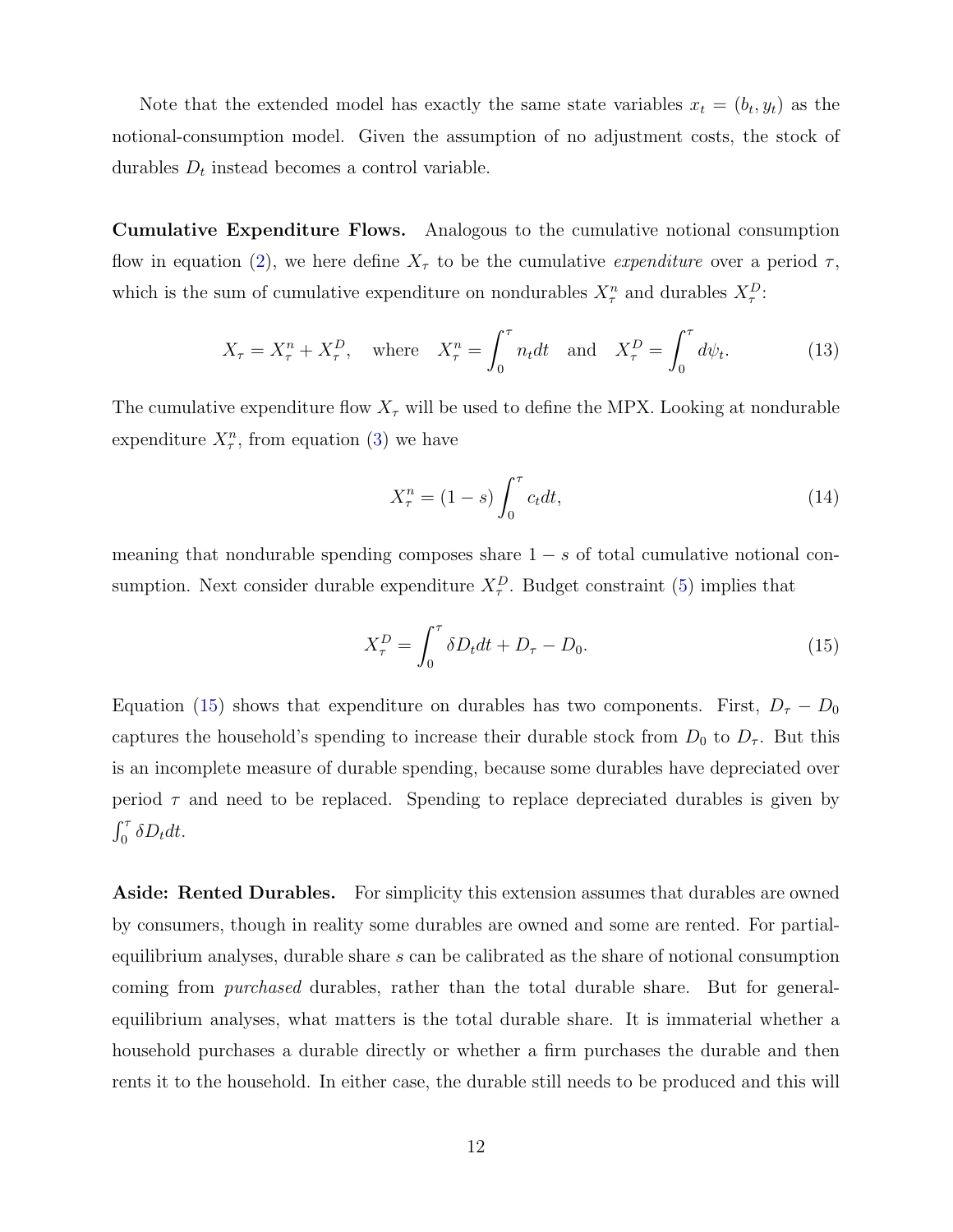typically be what matters for macroeconomic dynamics.

## <span id="page-13-1"></span>4 Results: The MPC and the MPX

We now present our main result on tractably calculating MPXs from models with (only) notional consumption.

#### <span id="page-13-0"></span>4.1 Mapping MPCs into MPXs

We first define MPCs in the notional-consumption model and MPXs in the extended model, and then provide a mapping from the former to the latter using the modeling isomorphism.

First consider the MPC in the notional-consumption model of Section [3.1.](#page-7-1) The MPC is the fraction of income consumed out of a liquid-wealth windfall over a discrete time interval. It is therefore closely related to the cumulative notional consumption flow in equation [\(2\)](#page-7-3). More precisely, denote a point in the state space by  $x = (b, y)$ .<sup>[17](#page-0-0)</sup> The notional marginal propensity to consume (MPC) over a period of length  $\tau$  for individuals with initial state  $x_0 = x$  is then

<span id="page-13-2"></span>
$$
MPC_{\tau}(x) = \frac{\partial}{\partial b} \mathbb{E} \left[ \int_0^{\tau} c(x_t) dt \mid x_0 = x \right], \tag{16}
$$

i.e., the expected change in cumulative consumption given a change in liquid wealth [\(Achdou](#page-21-8) [et al.,](#page-21-8) [2021\)](#page-21-8).

Next consider the MPX in the extended model of Section [3.2.](#page-8-0) The MPX is the fraction of income spent out of a liquidity injection over a discrete time interval. The MPX is closely related to the cumulative expenditure flow defined in equation [\(13\)](#page-12-1). Again denote a point in the state space by  $x = (b, y)$ . The marginal propensity for expenditure (MPX) over a period of length  $\tau$  for individuals with initial state  $x_0 = x$  is<sup>[18](#page-0-0)</sup>

<span id="page-13-3"></span>
$$
MPX_{\tau}(x) = \frac{\partial}{\partial b} \mathbb{E} \left[ \int_0^{\tau} n(x_t) dt + \int_0^{\tau} d\psi(x_t) \middle| x_0 = x \right], \tag{17}
$$

<sup>&</sup>lt;sup>17</sup>In the notional-consumption model of Section [3.1,](#page-7-1) the state variables are liquid wealth b and income y. However, this is WLOG (e.g., the model can be extended to allow for illiquid assets).

<sup>&</sup>lt;sup>18</sup>Our notation  $\int_0^{\tau} d\psi(x_t)$  represents cumulative durables spending over  $\tau$  years as the household's state evolves from  $x_0$  to  $x_\tau$ . More precisely, normalizing the household's initial cumulative durables spending to  $\psi_0 = \psi(x_0) = 0$ , the notation means  $\int_0^{\tau} d\psi_t = \psi_\tau = \psi(x_\tau)$  for a household with initial state  $x_0$ .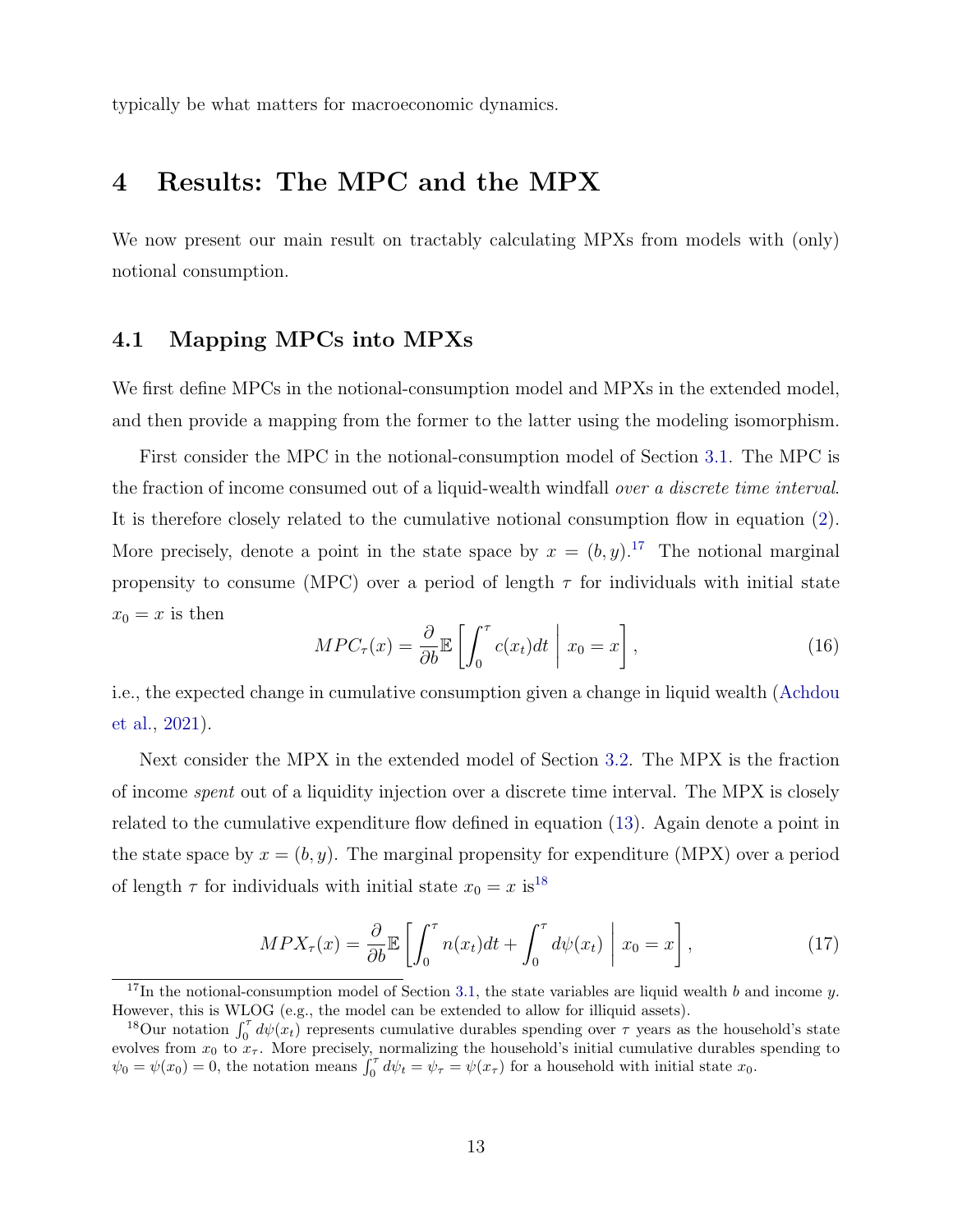i.e., the expected change in cumulative expenditure given a change in liquid wealth.

The extension with durables presented in Section [3.2](#page-8-0) leads to a simple formula for converting notional consumption to expenditures and hence MPCs into MPXs:

Proposition 2 (The Marginal Propensity for Expenditure) The nondurable, durable, and total expenditure over a period  $\tau$  defined in equation [\(13\)](#page-12-1) satisfy  $X_{\tau}^{n} = (1-s)C_{\tau}$ ,  $X_{\tau}^{D} = \frac{\delta s}{r+\delta}C_{\tau} + D_{\tau} - D_{0}, \text{ and } X_{\tau} = (1 - s + \frac{\delta s}{r+\delta})$  $\frac{\delta s}{r+\delta}$ )  $C_{\tau} + D_{\tau} - D_0$ , with  $D_{\tau} = \frac{s}{r+\delta}$  $\frac{s}{r+\delta}c_\tau$ .  $C_\tau$  is the cumulative notional consumption flow defined in equation [\(2\)](#page-7-3), and  $c_{\tau}$  is consumption at time  $\tau$ .

Hence the Marginal Propensity for Expenditure (MPX) over a period  $\tau$  is given by:

<span id="page-14-1"></span><span id="page-14-0"></span>
$$
MPX_{\tau}(x) = \left(1 - s + \frac{\delta s}{r + \delta}\right) MPC_{\tau}(x) + \frac{s}{r + \delta} \times \frac{\partial}{\partial b} \mathbb{E}\left[c(x_{\tau}) \mid x_0 = x\right].
$$
 (18)

The MPX in equation [\(18\)](#page-14-0) has three components: (i) nondurable spending of  $(1-s)MPC_{\tau}(x)$ , (ii) spending to replace depreciated durables of  $\left(\frac{\delta s}{r+1}\right)$  $\frac{\delta s}{\delta r+\delta}\big) \, MPC_{\tau}(x), \, and \, (iii) \, spending \, to \, increase$ the durable stock at time  $\tau$  of  $\frac{s}{r+\delta} \times \frac{\partial}{\partial b} \mathbb{E} [c(x_{\tau}) \mid x_0 = x]$ . These components follow from the nondurable and durable expenditures given in equations [\(14\)](#page-12-2) and [\(15\)](#page-12-0), respectively.

Additionally, the MPX in equation [\(18\)](#page-14-0) can be broken down into a nondurable MPX and a durable MPX:

<span id="page-14-3"></span><span id="page-14-2"></span>
$$
MPX_{\tau}^{n}(x) = (1-s)MPC_{\tau}(x), \qquad (19)
$$

$$
MPX_{\tau}^{D}(x) = \left(\frac{\delta s}{r+\delta}\right) MPC_{\tau}(x) + \frac{s}{r+\delta} \times \frac{\partial}{\partial b} \mathbb{E}\left[c(x_{\tau}) \mid x_{0} = x\right],\tag{20}
$$

so that  $MPX_{\tau}(x) = MPX_{\tau}^{n}(x) + MPX_{\tau}^{D}(x)$ .

#### **Proof.** See Appendix [A.2.](#page-24-0)  $\blacksquare$

Proposition [2](#page-14-1) provides a simple and tractable formula for converting MPCs into MPXs.<sup>[19](#page-0-0)</sup> Only two additional ingredients are needed: the change in expected notional consumption

$$
MPX_{\tau}(x) = MPC_{\tau}(x) + \frac{s}{r+\delta} \times \frac{\partial}{\partial b} \mathbb{E}\left[c(x_{\tau}) \mid x_0 = x\right].
$$

Since r is typically small, this alternative definition of the MPX will be quantitively similar to equation [\(18\)](#page-14-0).

 $19$ We could have also defined cumulative durable expenditure in equation [\(13\)](#page-12-1) to include the interest payments that are sacrificed by holding durables, i.e.,  $X_{\tau}^{D} = \int_0^{\tau} d\psi_t + \int_0^{\tau} r D_t dt$ . In this case, the MPX simplifies even further: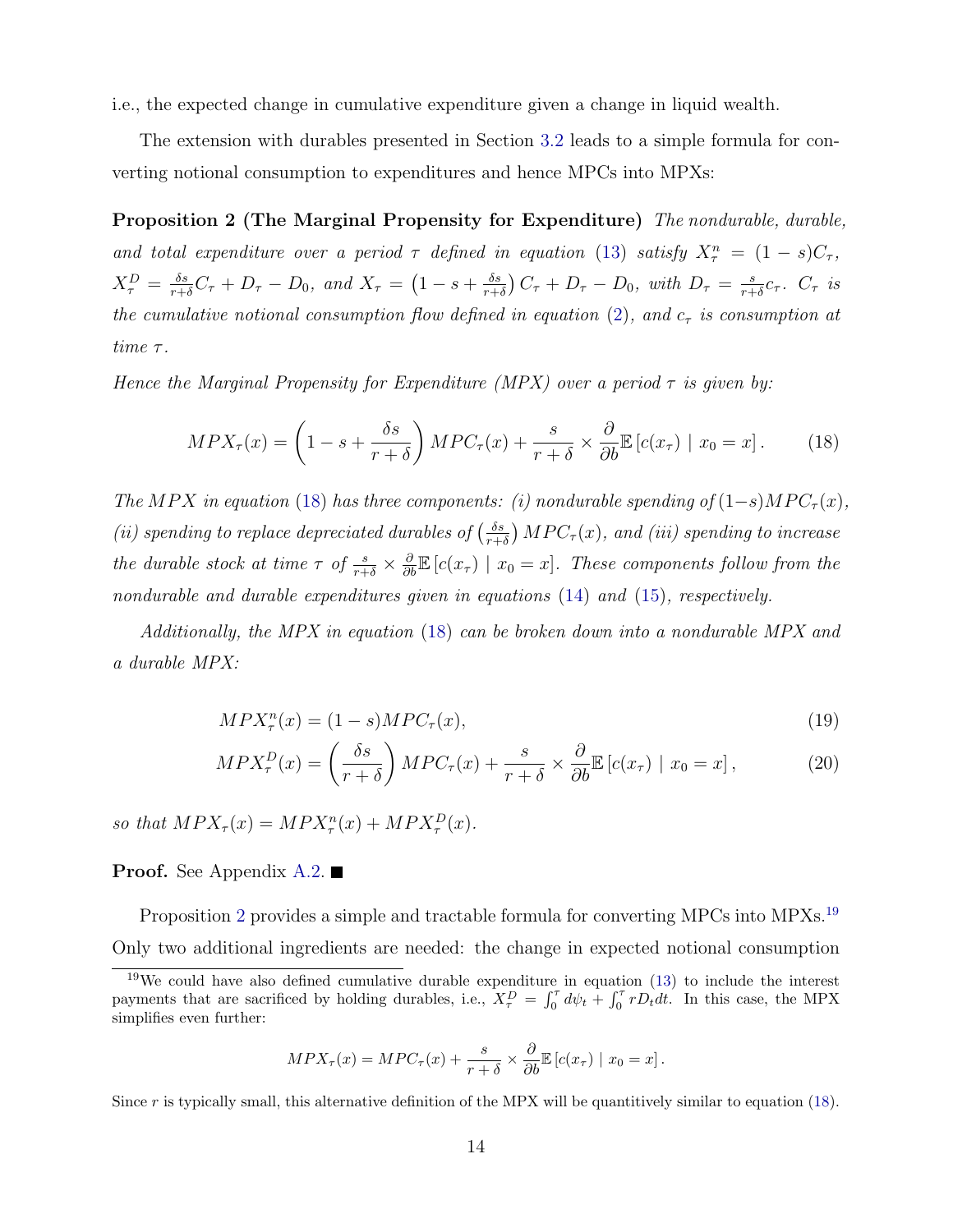at time  $\tau$ , and the new parameters s and  $\delta$ . The former can be calculated numerically from the solution of the notional-consumption model alone by using the Feynman–Kac formula. The latter can be calibrated. Here, we use BEA data to calibrate durable share  $s = 0.125$ and depreciation rate  $\delta = 0.22$  (see Appendix [C\)](#page-31-0).

Since  $\left(1-s+\frac{\delta s}{r+1}\right)$  $\frac{\delta s}{r+\delta}$   $\approx$  1 when  $r \approx 0$ , comparing the MPC in equation [\(16\)](#page-13-2) to the MPX in equation [\(18\)](#page-14-0) shows that the MPX will typically be greater than the MPC. This property is intuitive, since durable expenditure is front-loaded relative to durable consumption. This timing difference between MPCs and MPXs is detailed in Section [4.2](#page-15-0) below.

We emphasize that the MPX may take values far larger than one. In our extended model, the ability for consumers to borrow against durables allows for them to turn liquidity injections into larger durable purchases. Empirically, we also see evidence of expenditures exceeding liquidity injections. For example, [Parker et al.](#page-23-3) [\(2013\)](#page-23-3) document a large response of automobile purchases to the 2008 fiscal stimulus, [Aaronson et al.](#page-21-9) [\(2012\)](#page-21-9) find that debtfinanced durable spending increases sharply following minimum wage hikes, and [Fagereng et](#page-22-5) [al.](#page-22-5) [\(2019a\)](#page-22-5) estimate MPXs above 1 for small lottery winnings.

This section defines the MPC and the MPX out of an infinitesimal increase in liquid wealth. However, tax rebates and fiscal stimulus payments increase liquid wealth discretely. The definition of the MPC and the MPX are easily extended to discrete liquidity injections. See Appendix [D](#page-33-1) for details.

Finally, equations [\(19\)](#page-14-2) and [\(20\)](#page-14-3) show how to map the notional MPC into separate nondurable and durable MPXs. This can be useful because empirical studies often report decomposed MPX estimates. Section [4.4](#page-17-0) discusses some examples.

#### <span id="page-15-0"></span>4.2 Comparing the Timing of MPCs and MPXs

MPXs are typically more front-loaded than MPCs because a one-time expenditure on durables provides long-lasting consumption flows. To highlight how the MPC and the MPX dynamically relate to one another, we assume that  $r \approx 0$  and that  $\frac{\partial}{\partial b} \mathbb{E}[c(x_\tau) | x_0 = x]$  is roughly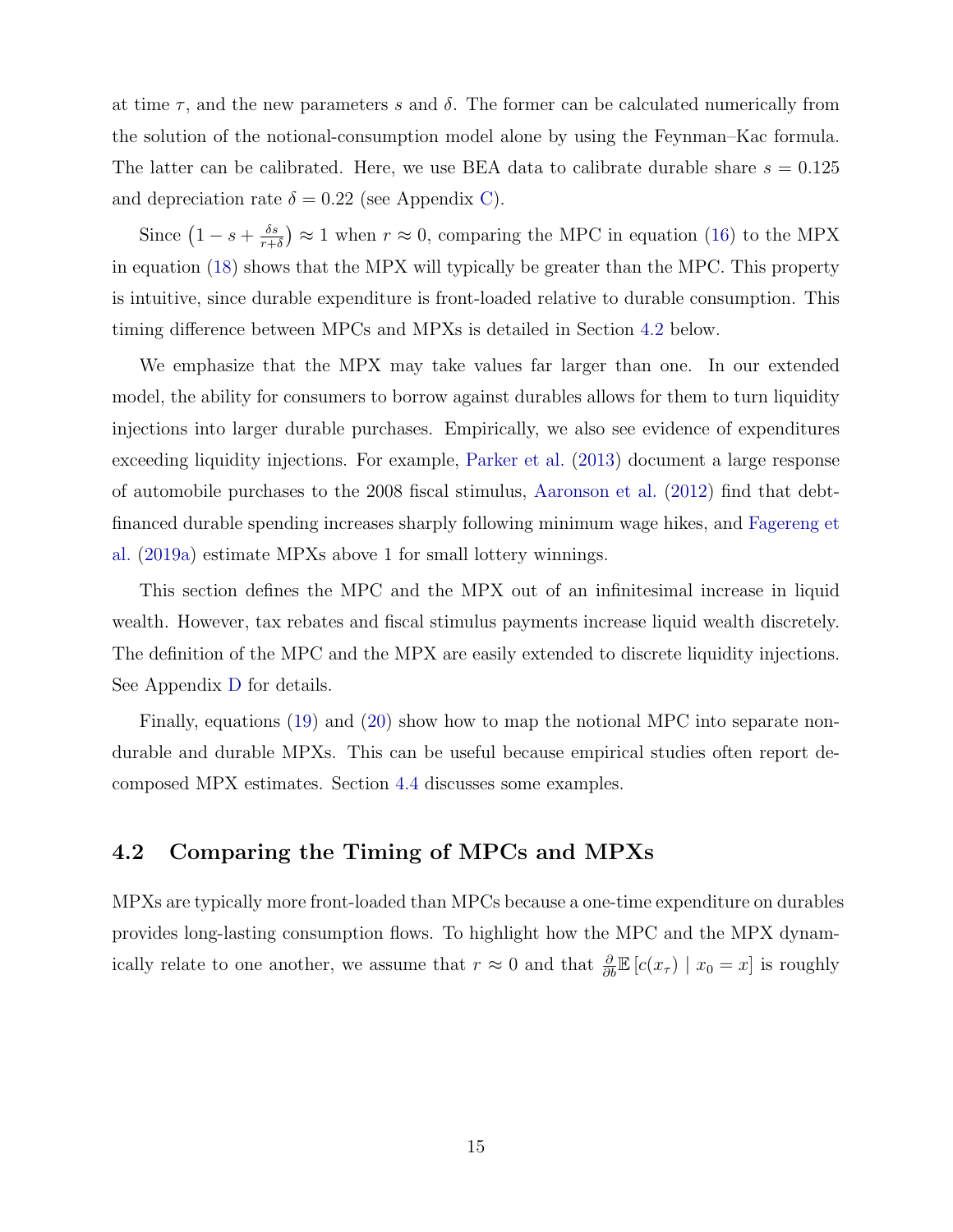constant in  $\tau$  in order to derive the following approximation:<sup>[20](#page-0-0)</sup>

$$
MPX_{\tau}(x) \approx \left(1 + \frac{s}{\delta} \times \frac{1}{\tau}\right) MPC_{\tau}(x).
$$

In this approximation, the term  $1 \times MPC_{\tau}(x)$  captures both nondurable spending and spending to replace depreciated durables, while  $\frac{s}{\delta} \times \frac{MPC_{\tau}(x)}{\tau}$  $\frac{C_{\tau}(x)}{\tau}$  captures spending to increase the durable stock over period  $\tau$  (i.e.,  $D_{\tau} - D_0$ ). Over short horizons the  $\frac{1}{\tau}$  will dominate and therefore  $MPX \gg MPC$ , meaning that over short horizons the MPX is driven mainly by initial spending on durables. This is intuitive: durable expenditure is lumpy and happens right after a liquidity injection, whereas consumption flows take time to cumulate. Over longer horizons, as  $\tau$  increases and consumption flows are steadily cumulated from the initial durable expenditure, the MPC converges to the MPX.

#### <span id="page-16-0"></span>4.3 Discrete-Time Specification

Our MPX result in equation [\(18\)](#page-14-0) is derived in a continuous-time model. Since many consumption-saving models are written in discrete time, Proposition [7](#page-29-0) in Appendix [B](#page-26-0) provides a discrete-time version of our MPX result. Though the discrete-time version is less tractable, the discrete-time MPX takes on a particularly simple form when studied over the first period after a shock, which we present below.

Assume that we have a discrete-time notional-consumption model with a given period length, say one quarter or one year. Denote by r and  $\delta$  the interest rate and durable depreciation rate over that discrete time period. This is a slight abuse of notation because these discrete-time rates differ slightly from the instantaneous continuous-time rates in the preceding sections. Similarly denote by  $MPC_{\tau}(x)$  and  $MPX_{\tau}(x)$  the notional MPC and MPX over  $\tau$  discrete time periods (again these differ slightly from their continuous-time counterparts). With this notation we have:

<span id="page-16-2"></span>Proposition 3 (The One-Period Marginal Propensity for Expenditure) The discretetime MPX over one period is simply:

<span id="page-16-1"></span>
$$
MPX_1(x) = \left(1 - s + \frac{s}{r + \delta}\right) MPC_1(x). \tag{21}
$$

 $20$ We thank Greg Kaplan for this helpful suggestion.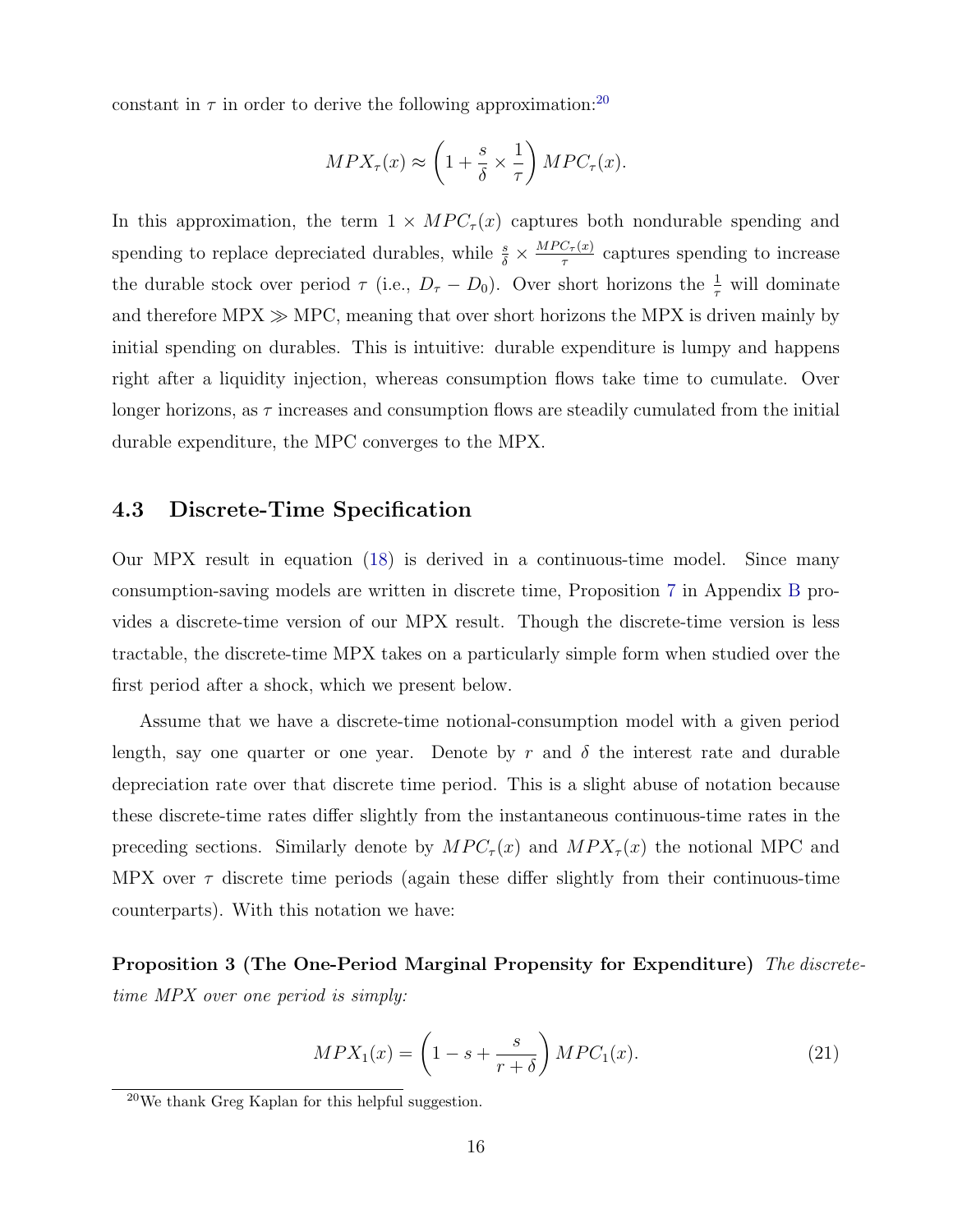Analogously to Proposition [2,](#page-14-1) the one-period MPX in equation  $(21)$  can be broken down into one-period nondurable and durable MPXs:

<span id="page-17-2"></span>
$$
MPX_1^n(x) = (1 - s)MPC_1(x),
$$
\n(22)

$$
MPX_1^D(x) = \left(\frac{s}{r+\delta}\right) MPC_1(x),\tag{23}
$$

so that  $MPX_1(x) = MPX_1^n(x) + MPX_1^D(x)$ .

#### **Proof.** See Appendix [B.](#page-26-0)  $\blacksquare$

Equation [\(21\)](#page-16-1) provides a powerful method for converting one-period MPCs into MPXs: take the MPC and multiply by  $(1-s+\frac{s}{r+1})$  $\frac{s}{r+\delta}$ ) to recover the MPX. This conversion from MPCs to MPXs involves no additional modeling, because the durable share s and the depreciation rate  $\delta$  are empirical objects that can be calibrated, for example, by using BEA data (see Appendix [C\)](#page-31-0).<sup>[21](#page-0-0)</sup>

We highlight the power of this simple formula for the standard case of discrete-time models written at a quarterly frequency. In Appendix [C](#page-31-0) we calibrate durable share  $s = 0.125$ and quarterly durable depreciation rate  $\delta = 0.054$ . For small quarterly interest rates  $r \approx 0$ , this means  $\left(1-s+\frac{s}{r+1}\right)$  $(\frac{s}{r+\delta}) \approx 3$ . Thus, equation [\(21\)](#page-16-1) provides a very simple rule-of-thumb for converting quarterly MPCs into quarterly MPXs:

<span id="page-17-1"></span>Remark 4 (The "MPC Times 3" Rule-of-Thumb) The one-quarter MPX is roughly three times the one-quarter MPC.

#### <span id="page-17-0"></span>4.4 Taking the MPX Mapping to the Data

Our rule-of-thumb formula in Remark [4](#page-17-1) is derived using only our extended model with durables and our calibration of the durable consumption share and depreciation rate. Hence, a good validation exercise is to study the extent to which our MPX mapping holds in the data.

<sup>&</sup>lt;sup>21</sup>The one-period discrete-time MPX in equation  $(21)$  is comparable to the continuous-time MPX in equation [\(18\)](#page-14-0), with the main difference being that the discrete-time MPX is "missing" the durable depreciation component in equation [\(18\)](#page-14-0) of  $\frac{\delta s}{r+\delta}MPC_{\tau}(x)$ . This term reappears in discrete-time MPXs over longer horizons (see Proposition [7](#page-29-0) in Appendix [B\)](#page-26-0), but it doesn't affect the one-period MPX since durable depreciation doesn't occur until the period after durables are purchased.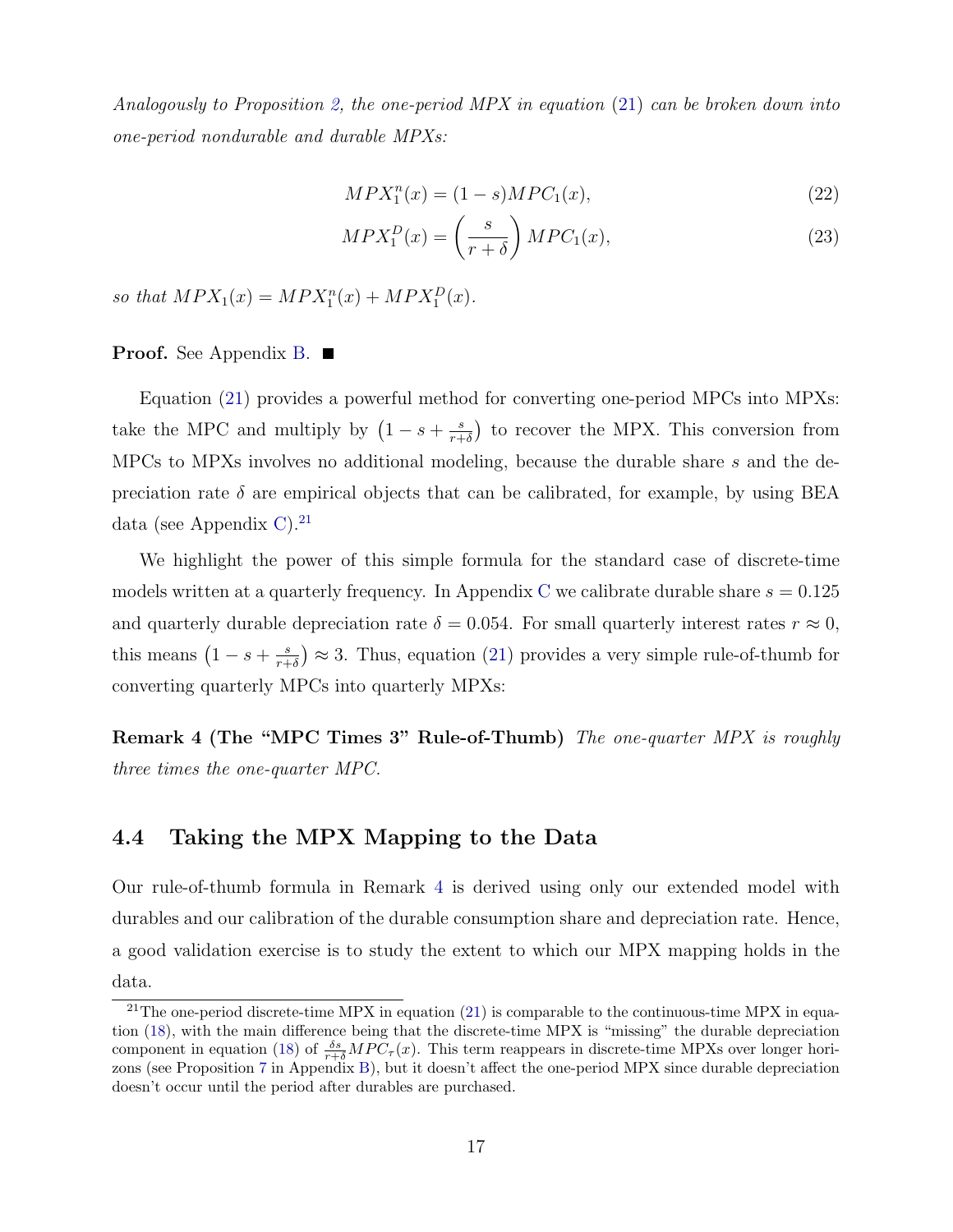Using equations [\(21\)](#page-16-1) and [\(22\)](#page-17-2) from our one-period MPX, we find that the total MPX is  $\left(1+\frac{s}{(r+\delta)(1-s)}\right)$  times the nondurable MPX, or 3.6 in our calibration. This mapping performs well empirically. As reviewed in Section [2,](#page-4-0) [Parker et al.](#page-23-3) [\(2013\)](#page-23-3) estimate quarterly nondurable MPXs of 12-30% and quarterly total MPXs ranging from 50-90%, while [Kueng](#page-23-4) [\(2018\)](#page-23-4) finds a quarterly nondurable MPX of 25% and a quarterly total MPX of 73%. In both cases, the quarterly total MPX is roughly three to four times the quarterly nondurable MPX.

### <span id="page-18-0"></span>5 Discussion of MPX Shortcomings and Partial Fixes

#### <span id="page-18-1"></span>5.1 Discussion of MPX Shortcomings

Though our model with durables is highly tractable, it is also stylized. Our simple MPX formula fails to provide an accurate description of reality in two important scenarios: interest rate shocks and negative liquidity injections. We therefore recommend that our MPX formula be used to study the expenditure response to positive liquidity injections, holding interest rates constant. However, our MPX formula can be generalized so that it performs more accurately in the case of negative liquidity injections, which we discuss below in Section [5.2.](#page-19-0)

On interest rate shocks, Assumption [3](#page-10-0) assumes that durables generate consumption flow  $f = r + \delta$ . This means that the durable stock needed to attain a given consumption flow varies with r. This assumption is reverse-engineered to maintain an isomorphism with the notional-consumption model (see footnote [16\)](#page-10-0), and is not intended to capture reality. [Auclert](#page-21-0) [\(2019\)](#page-21-0) and [McKay and Wieland](#page-23-10) [\(2019\)](#page-23-10) provide richer models detailing the channels through which durable spending is affected by interest rate changes.

On negative liquidity injections, [Berger and Vavra](#page-21-6) [\(2015\)](#page-21-6) find that the durable response to liquidity injections is asymmetric. Households buy durables in response to positive liquidity injections, but wait for durables to depreciate in response to negative liquidity injections. In our MPX formula (equation [\(18\)](#page-14-0)), the expenditure response to positive and negative liquidity injections is symmetric. However, we show in Section [5.2](#page-19-0) that our MPX formula can be generalized so that it performs more accurately in these scenarios.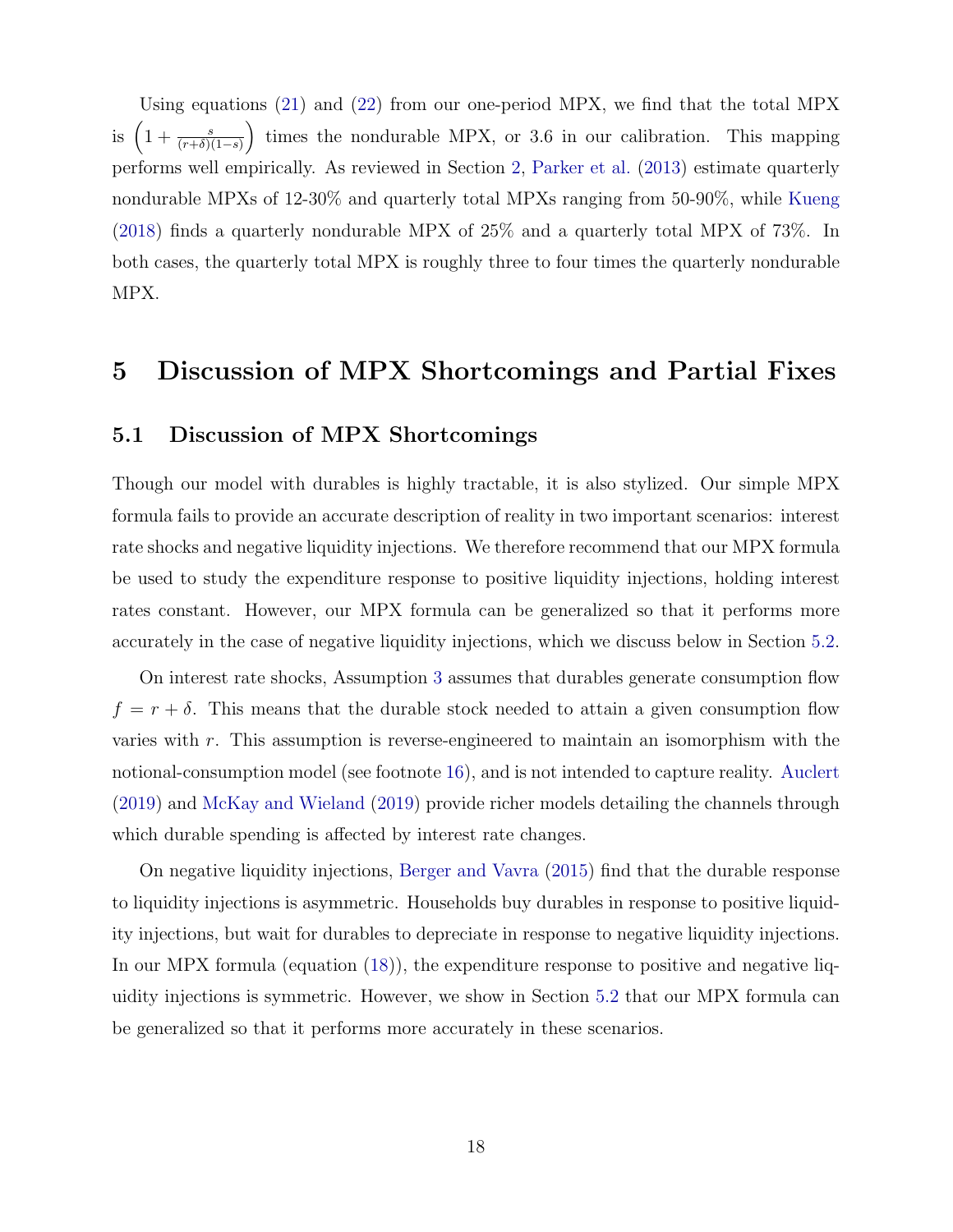#### <span id="page-19-0"></span>5.2 Accounting for Adjustment Frictions in Reduced Form

The purchase and sale of durable goods is subject to various adjustment frictions (e.g., [Berger](#page-21-6) [and Vavra,](#page-21-6) [2015\)](#page-21-6), which we have heretofore omitted. As discussed in Section [5.1,](#page-18-1) we view such frictions to be less important in the case of positive liquidity injections. Nonetheless, our MPX technology can be modified to account for adjustment frictions in reduced form.

The key idea is that such adjustment frictions can be represented as time variation in the durable share s. For example, [Berger and Vavra](#page-21-6) [\(2015\)](#page-21-6) argue that after a negative liquidity injection, adjustment frictions will result in households letting durables depreciate rather than immediately being sold. This results in a durable share that rises on impact and then slowly reverts back to its normal level as durables depreciate. We capture such behavior (in reduced form) by letting the preference parameter s in the CES aggregator  $(8)$  vary over time. Though our modeling device provides no guidance on how durable share s should vary over time, this added flexibility allows the researcher to feed in alternate time-paths for the durable share.

Generalizing the MPX formula to allow for a time-varying durable share, we now have:

Corollary 5 (The MPX with a Time-Varying Durable Share) Let  $s_t$  denote the timet durable share. The Marginal Propensity for Expenditure over  $\tau$  years is given by:

$$
MPX_{\tau}(x) = \frac{\partial}{\partial b} \mathbb{E} \left[ \int_0^{\tau} \left( 1 - s_t + \frac{\delta s_t}{r + \delta} \right) c(x_t) dt \middle| x_0 = x \right] + \frac{1}{r + \delta} \times \frac{\partial}{\partial b} \mathbb{E} \left[ s_{\tau} c(x_{\tau}) \middle| x_0 = x \right]. \tag{24}
$$

When  $r \approx 0$  the MPX in equation [\(24\)](#page-19-1) is simply:

<span id="page-19-2"></span><span id="page-19-1"></span>
$$
MPX_{\tau}(x) \approx MPC_{\tau}(x) + \frac{1}{\delta} \times \frac{\partial}{\partial b} \mathbb{E}\left[s_{\tau}c(x_{\tau}) \mid x_0 = x\right],
$$

and this approximation is exact when  $r = 0$ .

**Proof.** See Appendix [A.3.](#page-25-0)  $\blacksquare$ 

The MPX with a time-varying durable share in equation [\(24\)](#page-19-1) allows for an analysis of how household expenditures change due to durable adjustment frictions.<sup>[22](#page-0-0)</sup> First, consider

<sup>&</sup>lt;sup>22</sup>Though the generalized MPX in equation  $(24)$  takes on a more complicated form than the baseline MPX in equation [\(18\)](#page-14-0), the same numerical methods can be used to calculate either equation in a notionalconsumption model.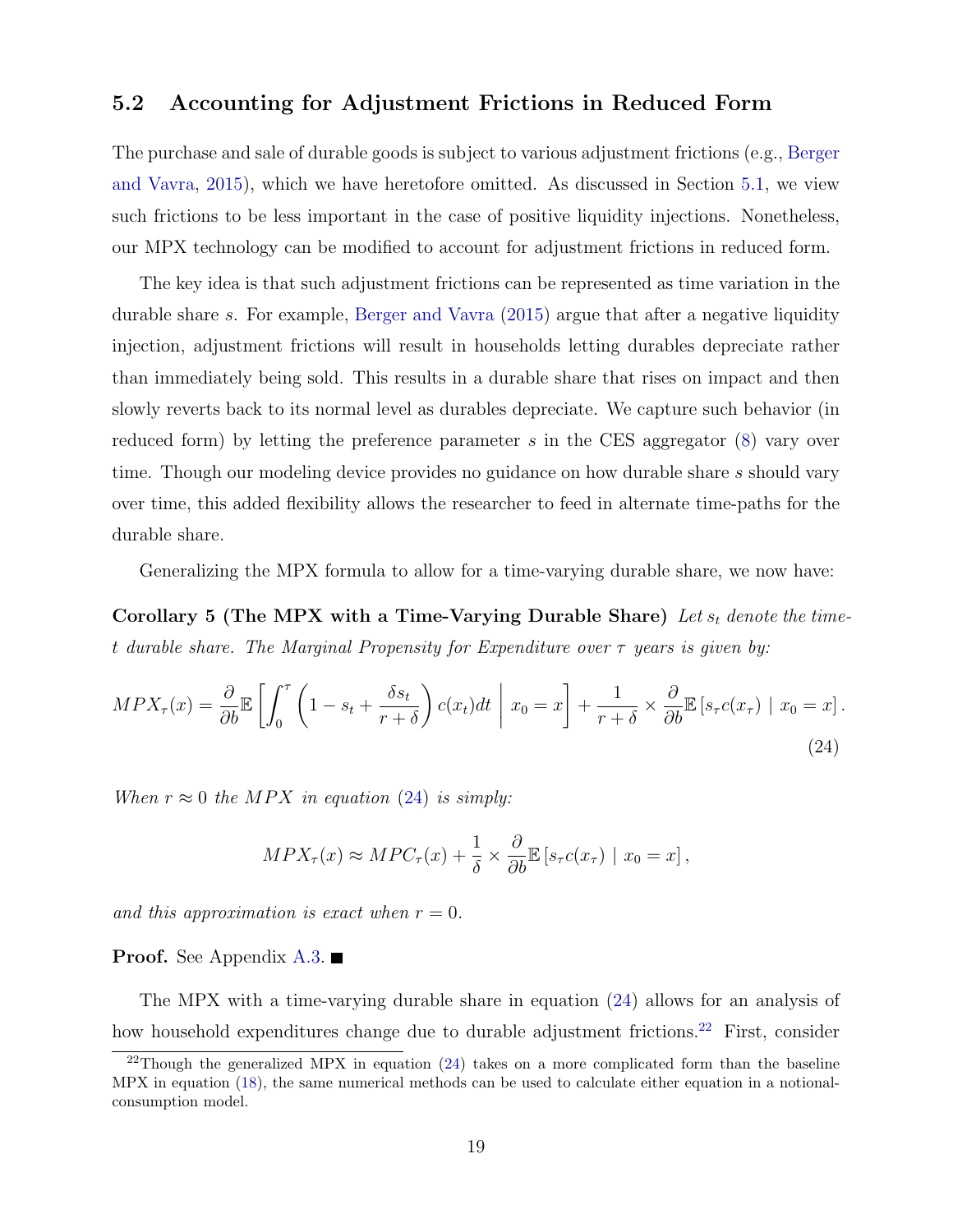a negative liquidity injection, which households respond to by letting durables depreciate [\(Berger and Vavra,](#page-21-6) [2015\)](#page-21-6). In this case, durable share  $s_t$  temporarily rises following the negative liquidity shock, which reduces the extent to which expenditure drops in the shortrun. Second, households may be slow to increase durable purchases following a positive liquidity injection, due possibly to adjustment costs (e.g., [Bernanke,](#page-21-10) [1985;](#page-21-10) [Caballero,](#page-21-11) [1993\)](#page-21-11) or procrastination (e.g., [Laibson et al.,](#page-23-9) [2021\)](#page-23-9).<sup>[23](#page-0-0)</sup> In this case, durable share  $s_t$  temporarily falls before slowly returning to its typical level, causing the MPX to increase less quickly at first. Third, adjustment frictions may cause durable share  $s_t$  to depend on the size of a liquidity injection (see e.g. [Parker et al.](#page-23-3) [\(2013\)](#page-23-3), [Green et al.](#page-22-9) [\(2020\)](#page-22-9), and [Fuster et al.](#page-22-10) [\(2021\)](#page-22-10) for discussions related to such composition effects).

## <span id="page-20-0"></span>6 Conclusion

Policy and empirical analyses of consumer spending often focus on the response of consumer expenditures to liquidity injections. But economists' benchmark model studies notional consumption. To bridge the gap, this paper develops a simple, parsimonious, and portable modeling device that converts MPCs into MPXs. Our formula is particularly simple in quarterly models. When our framework is calibrated, the MPX is approximately three times the notional MPC. Our modeling device is easy to use and matches the available empirical evidence.

 $23$ Procrastination may also change the composition of purchased durables, since we conjecture that households will be more likely to procrastinate on purchasing durables that do not bring excitement, such as replacing an aging hot water storage tank, than on durables that are exciting to purchase, such as a new sports car.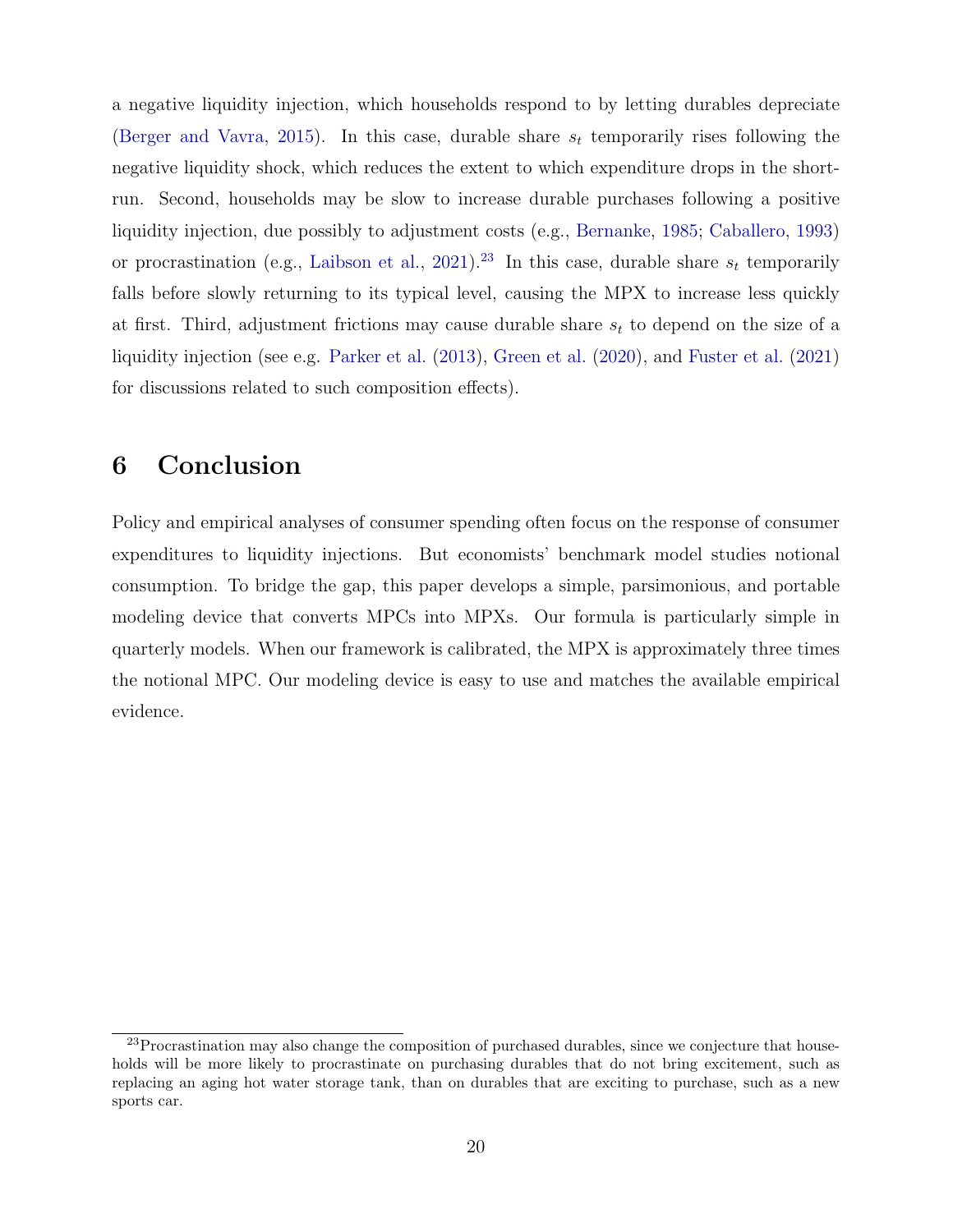## References

- <span id="page-21-9"></span>Aaronson, Daniel, Sumit Agarwal, and Eric French, "The Spending and Debt Response to Minimum Wage Hikes," American Economic Review, 2012, 102 (7), 3111–39.
- <span id="page-21-5"></span>Abel, Andrew B., "Consumption and Investment," Handbook of Monetary Economics, 1990, 2, 725–778.
- <span id="page-21-8"></span>Achdou, Yves, Jiequn Han, Jean-Michel Lasry, Pierre-Louis Lions, and Benjamin Moll, "Income and Wealth Distribution in Macroeconomics: A Continuous-Time Approach," The Review of Economic Studies, 2021.
- <span id="page-21-3"></span>Aguiar, Mark and Erik Hurst, "Consumption Versus Expenditure," Journal of Political Economy, 2005, 113 (5), 919–948.
- <span id="page-21-0"></span>Auclert, Adrien, "Monetary Policy and the Redistribution Channel," American Economic Review, 2019, 109 (6), 2333–67.
- <span id="page-21-4"></span>, Matthew Rognlie, and Ludwig Straub, "The Intertemporal Keynesian Cross," NBER w25020, 2018.
- <span id="page-21-7"></span>Beraja, Martin and Christian K. Wolf, "Demand Composition and the Strength of Recoveries," NBER w29304, 2021.
- <span id="page-21-6"></span>Berger, David and Joseph Vavra, "Consumption dynamics during recessions," *Econo*metrica, 2015, 83 (1), 101–154.
- <span id="page-21-10"></span>Bernanke, Ben, "Adjustment Costs, Durables, and Aggregate Consumption," Journal of Monetary Economics, 1985, 15 (1), 41–68.
- <span id="page-21-2"></span>Bureau of Economic Analysis, NIPA Handbook: Concepts and Methods of the U.S. National Income and Product Accounts, U.S. Department of Commerce, 2020.
- <span id="page-21-11"></span>Caballero, Ricardo J., "Durable Goods: An Explanation for Their Slow Adjustment," Journal of Political Economy, 1993, 101 (2), 351–384.
- <span id="page-21-1"></span>Crawley, Edmund and Andreas Kuchler, "Consumption Heterogeneity: Micro Drivers and Macro Implications," 2020.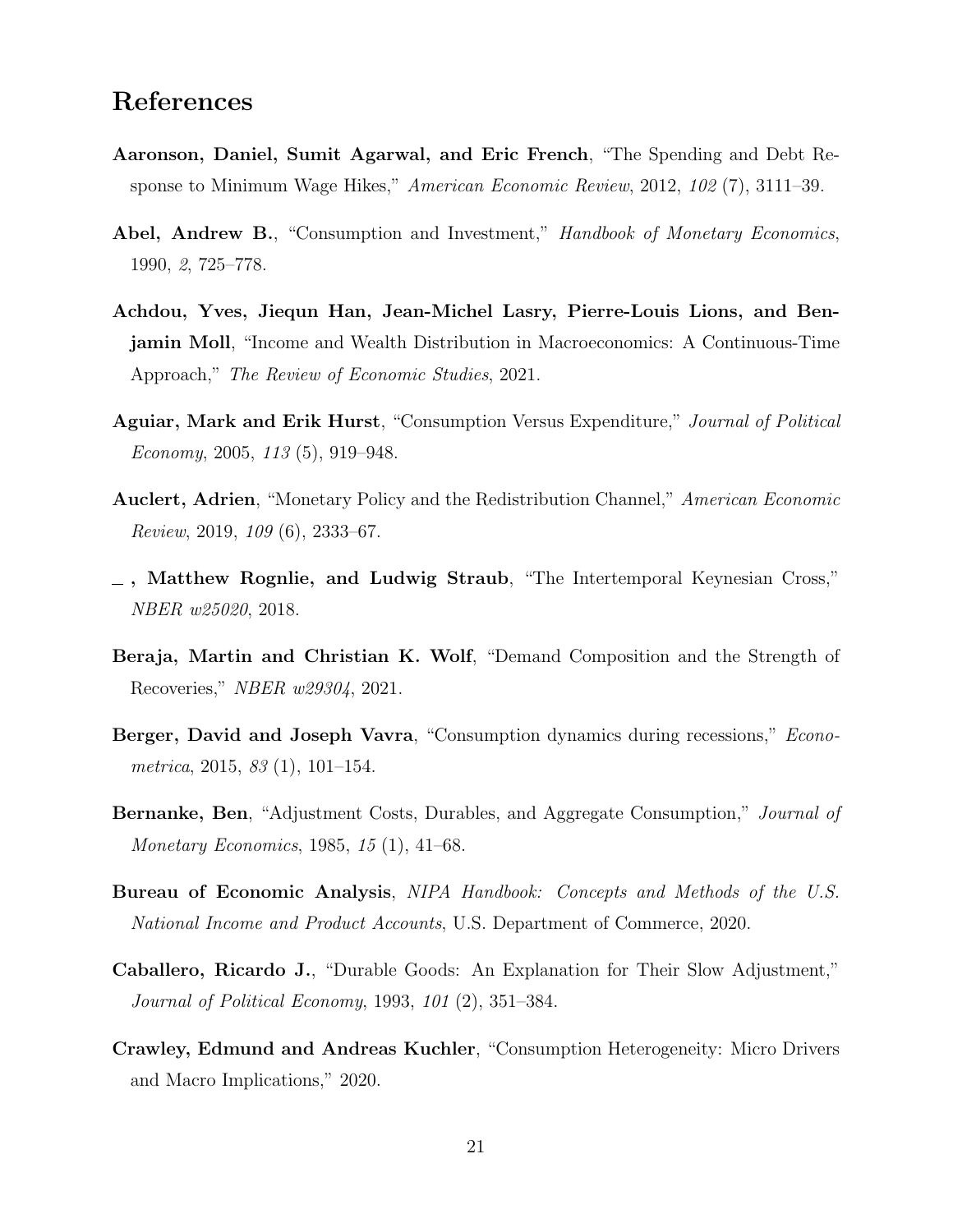- <span id="page-22-5"></span>Fagereng, Andreas, Martin Blomhoff Holm, and Gisle James Natvik, "MPC Heterogeneity and Household Balance Sheets," SSRN 3399027, 2019.
- <span id="page-22-4"></span> $, \ldots$ , Benjamin Moll, and Gisle Natvik, "Saving Behavior Across the Wealth Distribution: The Importance of Capital Gains," NBER w26588, 2019.
- <span id="page-22-10"></span>Fuster, Andreas, Greg Kaplan, and Basit Zafar, "What Would You Do with \$500? Spending Responses to Gains, Losses, News, and Loans," The Review of Economic Studies, 2021, 88 (4), 1760–1795.
- <span id="page-22-6"></span>Ganong, Peter and Pascal Noel, "Consumer Spending during Unemployment: Positive and Normative Implications," American Economic Review, 2019, 109 (7), 2383–2424.
- <span id="page-22-7"></span>, Fiona Greig, Max Liebeskind, Pascal Noel, Daniel Sullivan, and Joseph Vavra, "Spending and Job Search Impacts of Expanded Unemployment Benefits: Evidence from Administrative Micro Data," Mimeo, 2021.
- <span id="page-22-9"></span>Green, Daniel, Brian T. Melzer, Jonathan A. Parker, and Arcenis Rojas, "Accelerator or Brake? Cash for Clunkers, Household Liquidity, and Aggregate Demand," American Economic Journal: Economic Policy, 2020, 12 (4), 178–211.
- <span id="page-22-8"></span>Hale, Galina, Bart Hobijn, Fernanda Nechio, Doris Wilson et al., "How Much Do We Spend on Imports?," FRBSF Economic Letter, 2019, 1.
- <span id="page-22-1"></span>Hayashi, Fumio, "The Permanent Income Hypothesis and Consumption Durability: Analysis Based on Japanese Panel Data," The Quarterly Journal of Economics, 1985, 100 (4), 1083–1113.
- <span id="page-22-2"></span>**Jappelli, Tullio and Luigi Pistaferri,** "Fiscal Policy and MPC Heterogeneity," *American* Economic Journal: Macroeconomics, 2014, 6 (4), 107–36.
- <span id="page-22-0"></span>Kaplan, Greg and Giovanni L. Violante, "A Model of the Consumption Response to Fiscal Stimulus Payments," Econometrica, 2014, 82 (4), 1199–1239.
- <span id="page-22-3"></span> $\Delta$  and  $\Delta$ , "The Marginal Propensity to Consume in Heterogeneous Agent Models," *Mimeo*, 2021.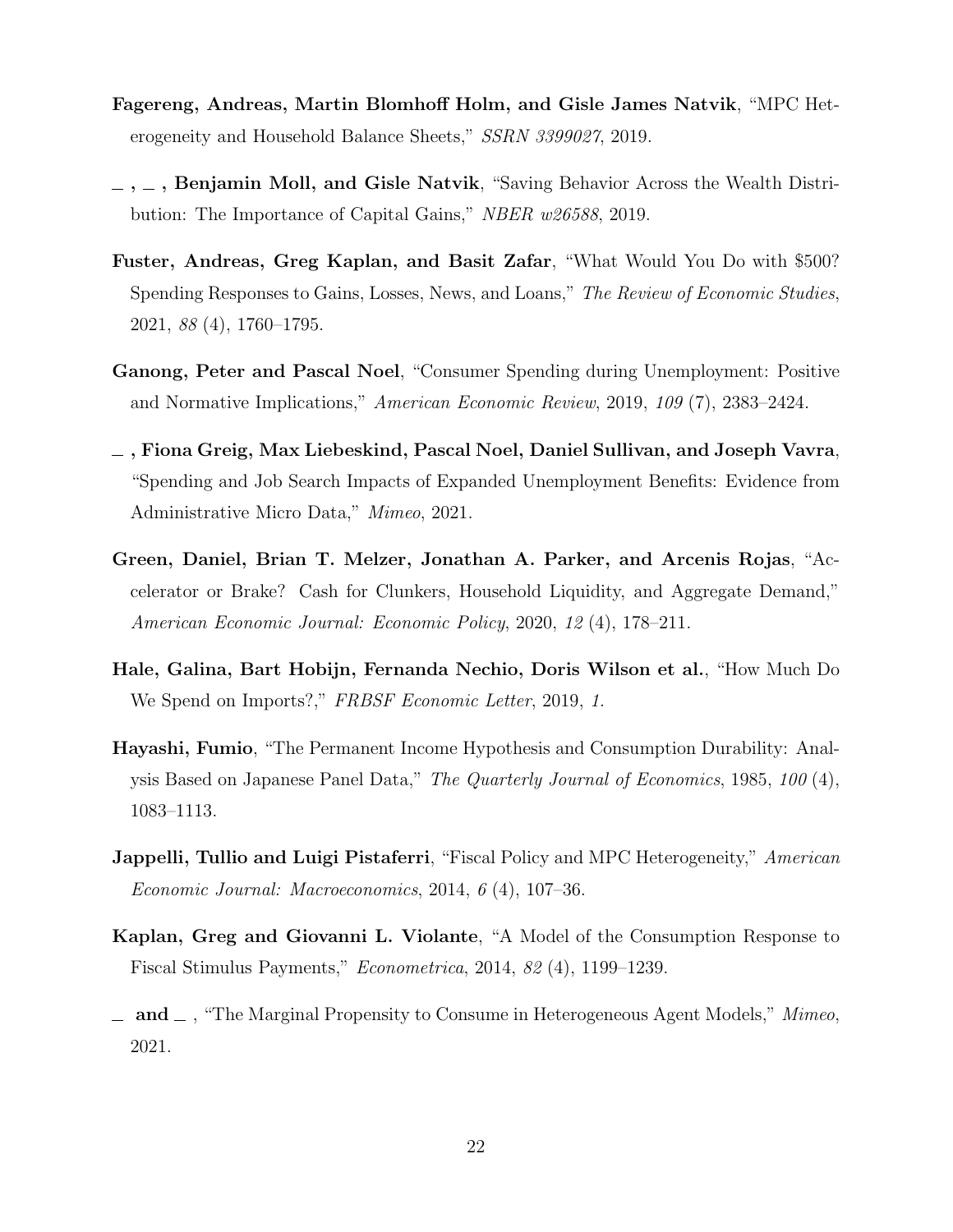- <span id="page-23-8"></span> $\overline{\phantom{a}}$ , Benjamin Moll, and Giovanni L. Violante, "The Great Lockdown and the Big Stimulus: Tracing the Pandemic Possibility Frontier for the US," 2020.
- <span id="page-23-4"></span>Kueng, Lorenz, "Excess Sensitivity of High-Income Consumers," The Quarterly Journal of Economics, 2018, 133 (4), 1693–1751.
- <span id="page-23-9"></span>Laibson, David, Peter Maxted, and Benjamin Moll, "Present Bias Amplifies the Household Balance-Sheet Channels of Macroeconomic Policy," Mimeo, 2021.
- <span id="page-23-1"></span>Lusardi, Annamaria, "Permanent income, current income, and consumption: Evidence from two panel data sets," Journal of Business & Economic Statistics, 1996, 14 (1), 81–90.
- <span id="page-23-7"></span>Maggio, Marco Di, Amir Kermani, and Christopher J. Palmer, "How Quantitative Easing Works: Evidence on the Refinancing Channel," The Review of Economic Studies, 2020, 87 (3), 1498–1528.
- <span id="page-23-5"></span> $\ldots$ , and Kaveh Majlesi, "Stock Market Returns and Consumption," The Journal of Finance, 2020, 75 (6), 3175–3219.
- <span id="page-23-6"></span> $\ldots$ , Benjamin J. Keys, Tomasz Piskorski, Rodney Ramcharan, Amit Seru, and Vincent Yao, "Interest Rate Pass-Through: Mortgage Rates, Household Consumption, and Voluntary Deleveraging," American Economic Review, 2017, 107 (11), 3550–88.
- <span id="page-23-0"></span>Mankiw, N. Gregory, "Hall's Consumption Hypothesis and Durable Goods," *Journal of* Monetary Economics, 1982, 10 (3), 417–425.
- <span id="page-23-10"></span>McKay, Alisdair and Johannes F. Wieland, "Lumpy Durable Consumption Demand and the Limited Ammunition of Monetary Policy," NBER w26175, 2019.
- <span id="page-23-2"></span>Padula, Mario, "Consumer Durables and the Marginal Propensity to Consume out of Permanent Income Shocks," Research in Economics, 2004, 58 (4), 319–341.
- <span id="page-23-3"></span>Parker, Jonathan A., Nicholas S. Souleles, David S. Johnson, and Robert Mc-Clelland, "Consumer Spending and the Economic Stimulus Payments of 2008," American Economic Review, 2013, 103 (6), 2530–53.
- <span id="page-23-11"></span>Yogo, Motohiro, "A Consumption-Based Explanation of Expected Stock Returns," The Journal of Finance, 2006, 61 (2), 539–580.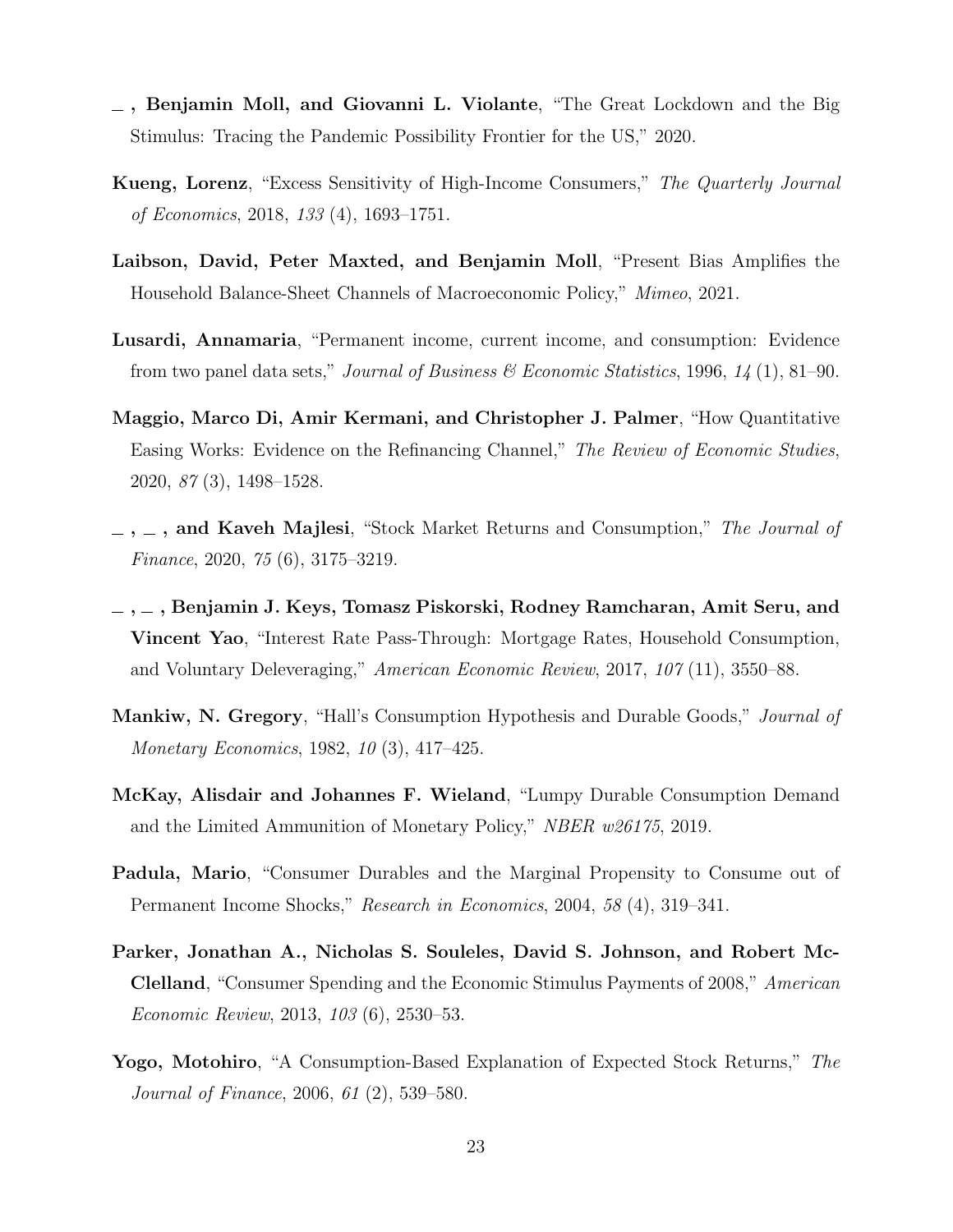## A Continuous-Time Proofs

### A.1 Proof of Lemma [1](#page-10-3)

The household's intratemporal problem is as follows: minimize expenditure  $n + (r + \delta)D$ subject to attaining a level of c given by equation [\(8\)](#page-10-1). Equivalently, defining  $d := fD$ , the household solves

$$
E(c) = \min_{n,d} \left\{ n + \frac{r+\delta}{f}d \quad \text{s.t.} \quad \left( s^{\frac{1}{\eta}} d^{\frac{\eta-1}{\eta}} + (1-s)^{\frac{1}{\eta}} n^{\frac{\eta-1}{\eta}} \right)^{\frac{\eta}{\eta-1}} \ge c \right\}
$$

Defining  $R := (r + \delta)/f$  and using the standard CES results, the demand for n and d and the expenditure function  $E(c)$  are given by

$$
n = \frac{1-s}{sR^{1-\eta} + 1-s}Pc
$$

$$
d = \frac{sR^{-\eta}}{sR^{1-\eta} + 1-s}Pc
$$

$$
E(c) = Pc
$$

$$
P = (sR^{1-\eta} + 1-s)^{\frac{1}{1-\eta}}
$$

# <span id="page-24-0"></span>A.2 Proof of Proposition [2:](#page-14-1) Calculating the Marginal Propensity for Expenditure (MPX)

Following from equation [\(14\)](#page-12-2) we have  $X_{\tau}^{n} = (1-s)C_{\tau}$ , as asserted in the Proposition. Following from equation [\(15\)](#page-12-0) the total expenditure on both nondurables and durables defined in equation [\(13\)](#page-12-1) is given by

$$
X_{\tau} = X_{\tau}^{n} + X_{\tau}^{D} = \int_{0}^{\tau} n_{t}dt + \int_{0}^{\tau} \delta D_{t}dt + D_{\tau} - D_{0}.
$$
 (25)

Next, from [\(3\)](#page-9-1) we have

<span id="page-24-1"></span>
$$
D_{\tau} = \frac{s}{r + \delta} c_{\tau}.\tag{26}
$$

Intuitively, generating a notional consumption flow  $c_{\tau}$  at time  $\tau$  requires holding a durable stock  $D_{\tau}$  defined by equation [\(26\)](#page-24-1). The reason is that, by Lemma [1,](#page-10-3) generating notional consumption flow  $c_{\tau}$  requires generating durable consumption flow  $fD_{\tau} = sc_{\tau}$ . Since  $f = r+\delta$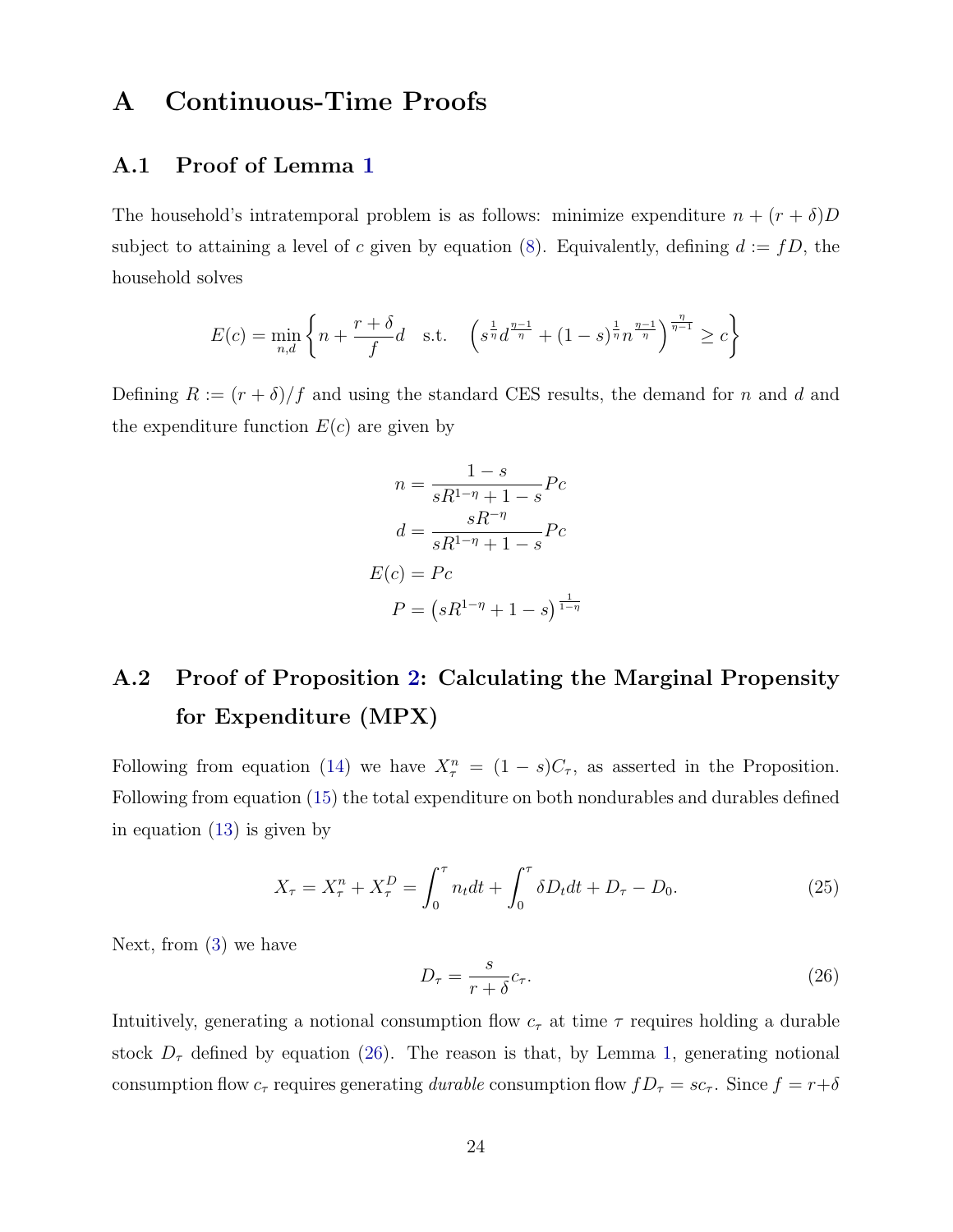by Assumption [3,](#page-10-0) this requires holding a durable stock of  $D_{\tau} = sc_{\tau}/(r + \delta)$ . Using equations [\(26\)](#page-24-1) and [\(2\)](#page-7-3) in equation [\(15\)](#page-12-0) yields the expressions for  $X_{\tau}^{D}$  in the Proposition.

Next consider the MPX defined in equation [\(17\)](#page-13-3). Using equations [\(13\)](#page-12-1), [\(14\)](#page-12-2), and [\(15\)](#page-12-0) in the definition of the MPX in [\(17\)](#page-13-3) we have

$$
MPX_{\tau}(x) = \frac{\partial}{\partial b} \mathbb{E} \left[ (1-s) \int_0^{\tau} c(x_t) dt + \int_0^{\tau} \delta D(x_t) dt + D(x_{\tau}) - D_0 \mid x_0 = x \right]
$$
  
=  $\frac{\partial}{\partial b} \mathbb{E} \left[ \left( 1 - s + \frac{\delta s}{r + \delta} \right) \int_0^{\tau} c(x_t) dt \mid x_0 = x \right] + \frac{s}{r + \delta} \frac{\partial}{\partial b} \mathbb{E} \left[ c(x_{\tau}) \mid x_0 = x \right]$   
=  $\left( 1 - s + \frac{\delta s}{r + \delta} \right) MPC_{\tau}(x) + \frac{s}{r + \delta} \frac{\partial}{\partial b} \mathbb{E} \left[ c(x_{\tau}) \mid x_0 = x \right]$ 

where the second equality uses equation [\(26\)](#page-24-1). This is equation [\(18\)](#page-14-0) in the Proposition.

# <span id="page-25-0"></span>A.3 Proof of Corollary [5:](#page-19-2) The MPX with a Time-Varying Durable Share

To capture time variation in the durable share, we now allow the preference parameter s in the CES aggregator [\(8\)](#page-10-1) to vary over time. We denote this time-varying durable share by  $s_t$ . With this time-varying durable share, equation [\(3\)](#page-9-1) becomes

<span id="page-25-1"></span>
$$
c_t = n_t + (r + \delta)D_t, \quad \text{with} \quad n_t = (1 - s_t) \times c_t \quad \text{and} \quad (r + \delta)D_t = s_t \times c_t. \tag{3'}
$$

The rest of the proof follows similar steps as the proof of Proposition [2](#page-14-1) simply replacing s by  $s_t$ . In particular, the MPX defined in equation [\(17\)](#page-13-3) becomes:

$$
MPX_{\tau}(x) = \frac{\partial}{\partial b} \mathbb{E} \left[ \int_0^{\tau} (1 - s_t)c(x_t)dt + \int_0^{\tau} \delta D(x_t)dt + D(x_{\tau}) - D_0 \mid x_0 = x \right]
$$
  
=  $\frac{\partial}{\partial b} \mathbb{E} \left[ \int_0^{\tau} \left( 1 - s_t + \frac{\delta s_t}{r + \delta} \right) c(x_t)dt \mid x_0 = x \right] + \frac{1}{r + \delta} \frac{\partial}{\partial b} \mathbb{E} \left[ s_{\tau}c(x_{\tau}) \mid x_0 = x \right],$ 

where the second equality uses equation [\(3](#page-25-1)') that  $D_t = \frac{s_t}{r+1}$  $\frac{s_t}{r+\delta}c_t$ . This is equation [\(24\)](#page-19-1) in the Corollary.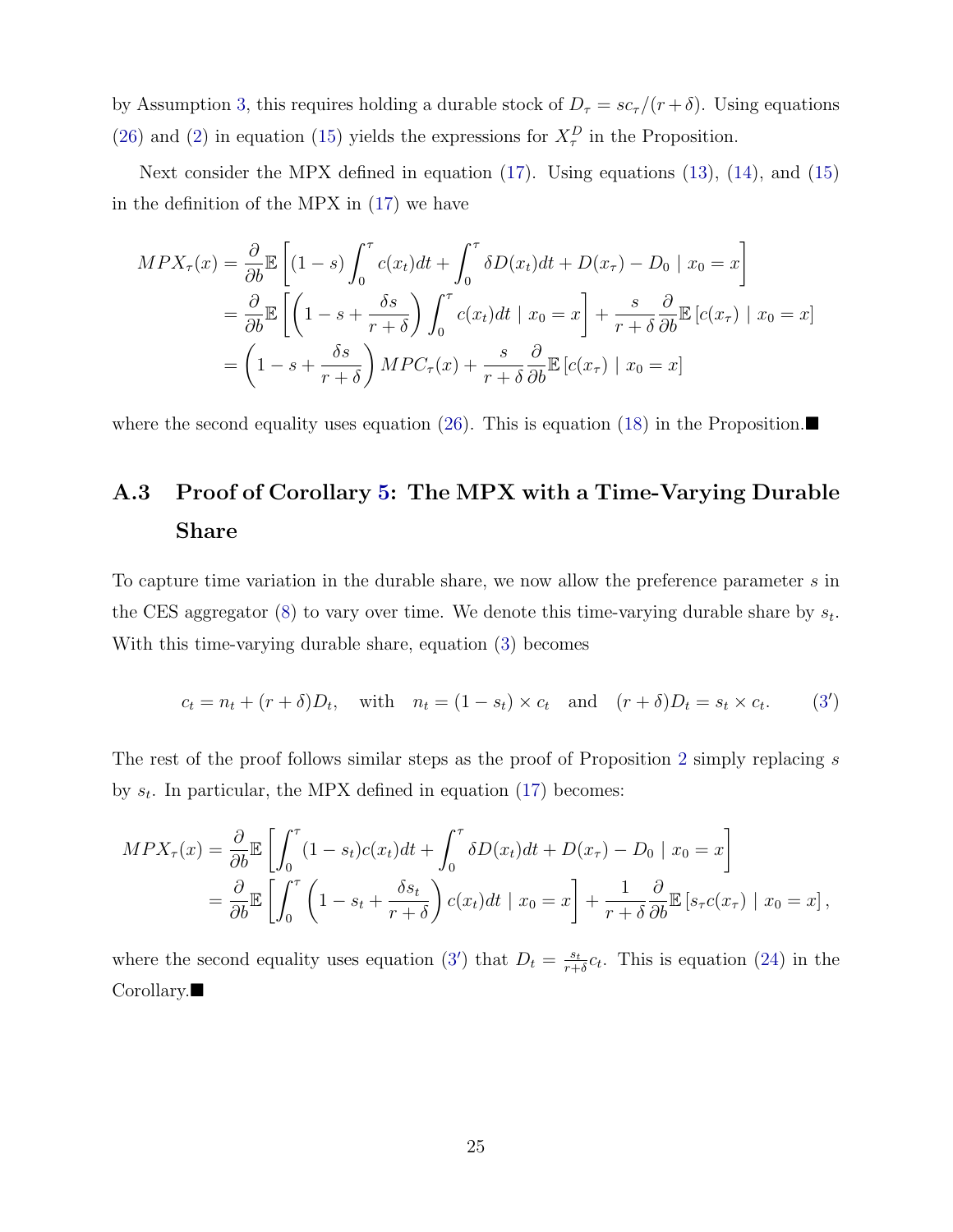### <span id="page-26-0"></span>B Discrete-Time Mapping from MPCs to MPXs

This Appendix presents a mapping from MPCs to MPXs that applies to discrete-time models of notional consumption. In particular it provides the derivations for Section [4.3](#page-16-0) in the main text and proves Proposition [3.](#page-16-2) Our discrete-time construction is similar to the continuoustime construction presented in Section [3,](#page-7-0) and we leave many details to that section.

#### <span id="page-26-1"></span>B.1 Benchmark: Single Notional Consumption Good

In discrete time, we again begin by presenting a standard consumption-saving model with a single notional consumption good, which we refer to as the *Benchmark*.

The Liquid Wealth Budget Constraint. The dynamic budget constraint for liquid wealth  $b_t$  is:

$$
b_t = (1+r)b_{t-1} + y_t - c_t,\tag{27}
$$

subject to the borrowing constraint  $b_t \geq \underline{b}$ .

The state variables of the notional-consumption model are  $x_t = (b_{t-1}, y_t)$ . We denote by

<span id="page-26-3"></span><span id="page-26-2"></span>
$$
C_{\tau} = \sum_{t=0}^{\tau-1} c_t \tag{28}
$$

the cumulative notional consumption flow over  $\tau$  periods.

#### <span id="page-26-4"></span>B.2 Extension: An Isomorphic Model with Durables

We now introduce an extended model featuring the purchase of durable goods that is isomorphic to the notional-consumption model in Section [B.1.](#page-26-1) See [Abel](#page-21-5) [\(1990\)](#page-21-5) and [Auclert et](#page-21-4) [al.](#page-21-4) [\(2018\)](#page-21-4) for related comparisons of discrete-time notional-consumption models to models with both nondurables and durables.

**Setup with Durables.** Let  $n_t$  denote nondurable consumption, and let  $D_t$  denote the household's stock of durables. Durable stock  $D_t$  provides durable consumption as a flow,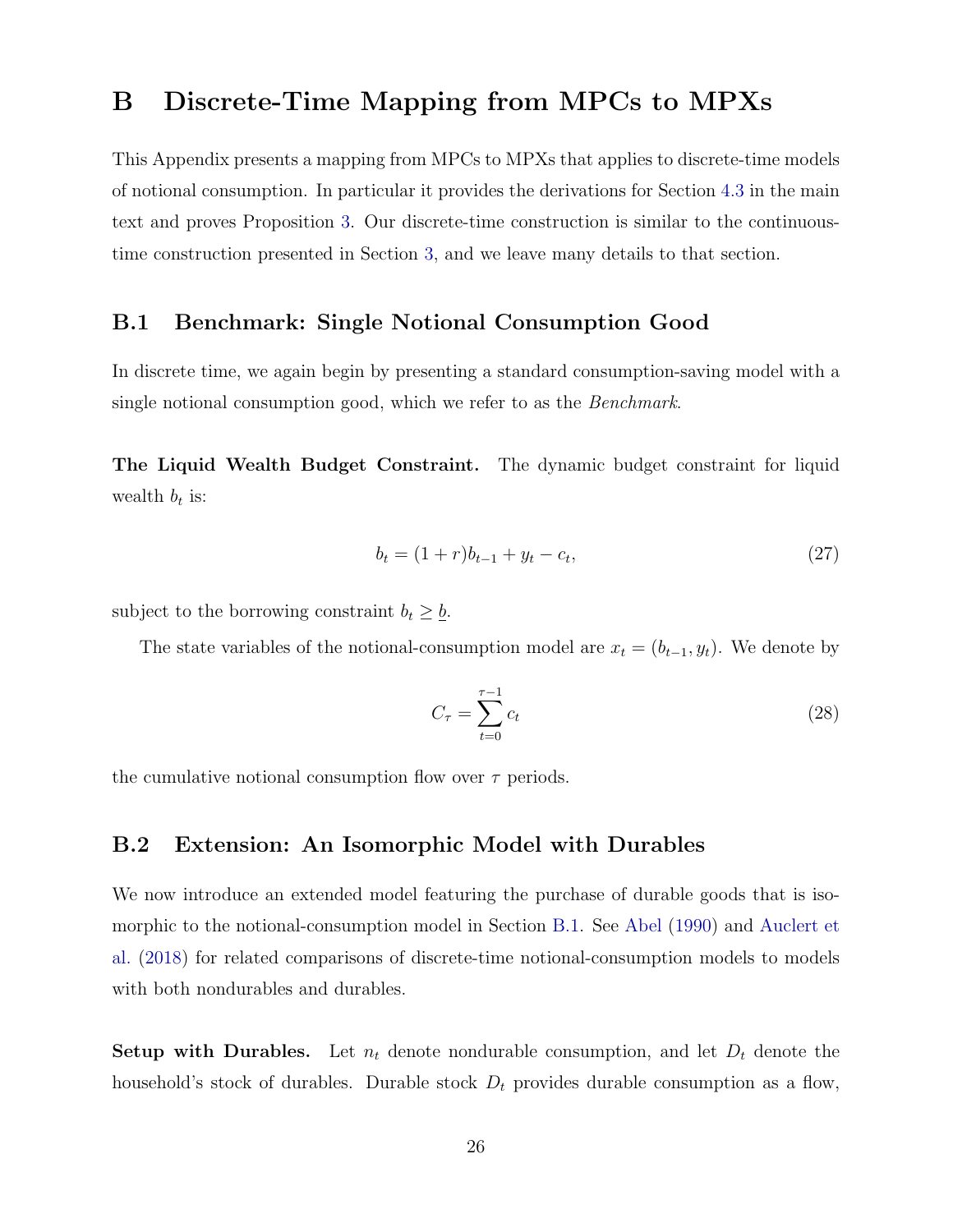and depreciates at rate  $\delta$  satisfying  $r + \delta > 0$ . The household continues to save in liquid bank holdings, which we denote by  $\ell_t$ . In our discrete-time model we continue to maintain Assumption [1](#page-9-0) that the durables market is perfectly liquid. We let  $\varphi_t$  denote the household's purchases/sales of durables in period t.

Model Timing. We adopt one slightly nonstandard timing convention to allow for closer comparability with the continuous-time specification presented in the main text. Specifically, we assume that durable purchases are made before interest is incurred. Given this timing convention, the household's budget constraint can be written as

<span id="page-27-1"></span><span id="page-27-0"></span>
$$
\ell_t = (1+r)(\ell_{t-1} - \varphi_t) + y_t - n_t, \tag{29}
$$

$$
D_t = (1 - \delta)D_{t-1} + \varphi_t,\tag{30}
$$

where our timing convention implies that the household's returns are earned on liquid wealth net of durable purchases,  $(1+r)(\ell_{t-1} - \varphi_t)$ . The notation in equations [\(29\)](#page-27-0) and [\(30\)](#page-27-1) remains similar to equations [\(4\)](#page-9-2) and [\(5\)](#page-9-3) except that we now use variable  $\varphi_t$  to denote the household's spending on durables in period  $t$ . Given our timing convention, the household's total wealth at the end of period t is given by  $b_t = \ell_t + (1 - \delta)D_t$ .

Our timing convention is not necessary, but the benefit is that it shifts the cost of durable consumption forward in time and simplifies the user cost of durables. Specifically, the user cost of durables here will be  $r + \delta$ , just like in our continuous-time setup. Without our perturbed timing convention, the user cost would instead have been  $\frac{r+\delta}{1+r}$ <sup>[24](#page-0-0)</sup>

Because Assumption [1](#page-9-0) imposes that the household can borrow against (the non-depreciated part of) durables, the borrowing constraint now applies to the household's total liquid wealth holdings  $b_t = \ell_t + (1 - \delta)D_t$ :

$$
\ell_t + (1 - \delta)D_t \ge \underline{b}.\tag{31}
$$

Given Assumption [1](#page-9-0) we can work with only one state variable for household wealth, namely total liquid wealth  $b_t = \ell_t + (1 - \delta)D_t$ . To this end, use [\(29\)](#page-27-0) and [\(30\)](#page-27-1) to sum  $\ell_t + (1 - \delta)D_t$ ,

 $^{24}$ Without our timing convention, durables purchased in period t affect the household's wealth in period  $t+1$ , and hence the present-value user cost is  $\frac{r+\delta}{1+r}$  (where the term  $\frac{1}{1+r}$  reflects discounting from period  $t+1$ to period  $t$ ). Our alternate timing setup effectively moves durable purchases forward in time.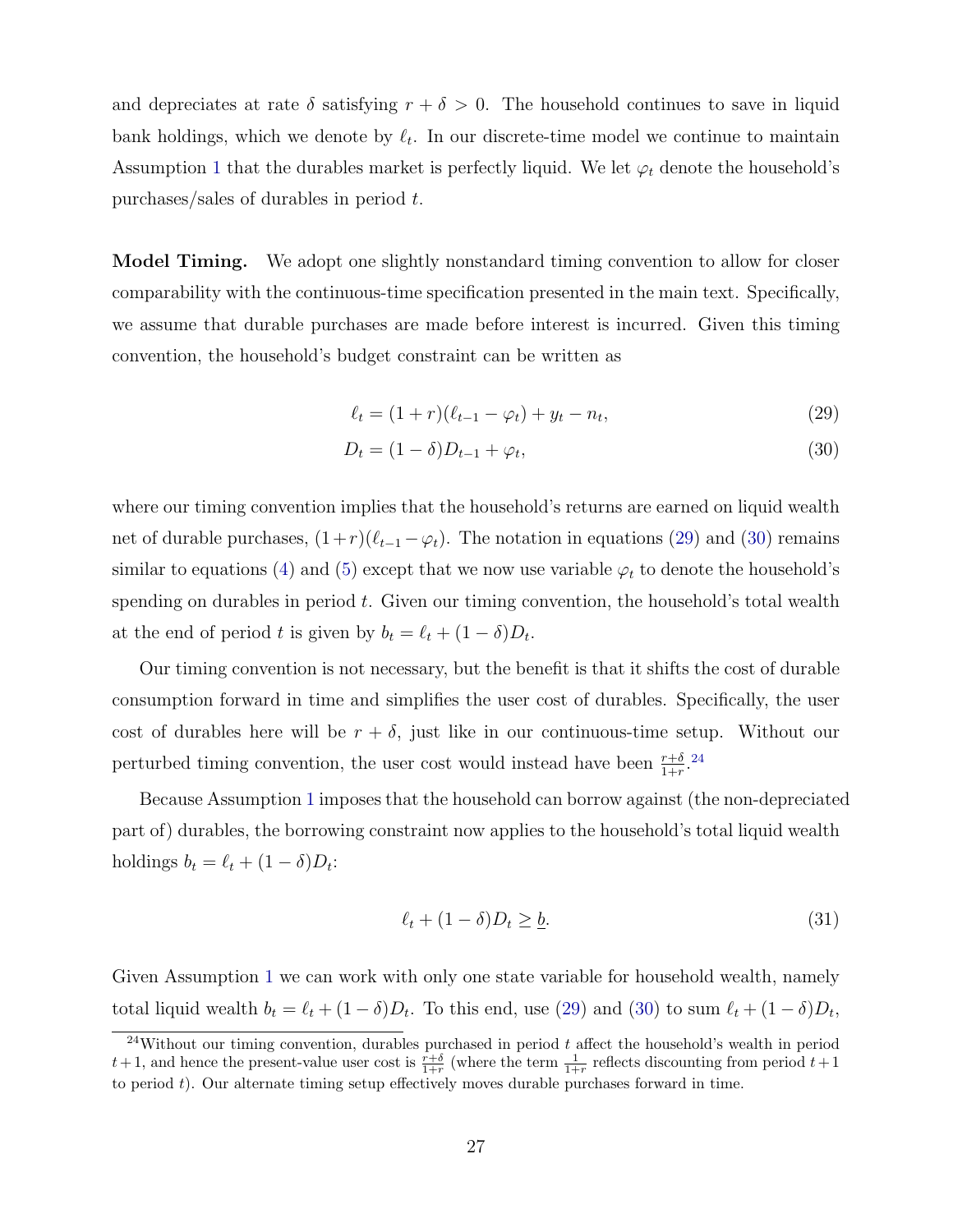which gives

<span id="page-28-0"></span>
$$
b_t = (1+r)(\ell_{t-1} - \varphi_t) + y_t - n_t + (1-\delta)D_t
$$
  
=  $(1+r)((b_{t-1} - (1-\delta)D_{t-1}) - \varphi_t) + y_t - n_t + (1-\delta)D_t$   
=  $(1+r)(b_{t-1} - D_t) + y_t - n_t + (1-\delta)D_t$   
=  $(1+r)b_{t-1} + y_t - n_t - (r+\delta)D_t.$  (32)

A key implication of Assumption [1](#page-9-0) is therefore that a relevant measure of the household's expenditure on durables is the user cost  $(r + \delta)D_t$ .

As in the continuous-time model we continue to maintain Assumptions [2](#page-10-2) and [3](#page-10-0) here. Similar to key equation [\(3\)](#page-9-1), these assumptions lead to the household choosing

$$
n_t = (1 - s) \times c_t, \qquad (r + \delta)D_t = s \times c_t, \quad \text{and} \quad n_t + (r + \delta)D_t = c_t. \tag{33}
$$

Isomorphism to Notional-Consumption Model. We are now ready to prove the isomorphism between the extension with durables and our benchmark notional-consumption model.

Proposition 6 Under Assumptions [1](#page-9-0) to [3,](#page-10-0) the extension with durables is isomorphic to the notional-consumption model. In particular, total liquid wealth  $b_t = \ell_t + (1 - \delta)D_t$  evolves as

<span id="page-28-2"></span><span id="page-28-1"></span>
$$
b_t = (1+r)b_{t-1} + y_t - c_t,\tag{34}
$$

subject to the borrowing constraint  $b_t \geq \underline{b}$ . This is identical to the law of motion and borrowing constraint for  $b_t$  in equation [\(27\)](#page-26-2).

Proof. Assumption [1](#page-9-0) implies that equation [\(32\)](#page-28-0) holds. Assumptions [2](#page-10-2) and [3](#page-10-0) imply that equation [\(33\)](#page-28-1) holds. Substituting (33) into [\(32\)](#page-28-0) yields equation [\(34\)](#page-28-2).  $\blacksquare$ 

Note that the extended model has exactly the same state variables  $x_t = (b_{t-1}, y_t)$  as the notional-consumption model.

Cumulative Expenditure Flows. Analogous to the cumulative notional consumption flow in equation [\(28\)](#page-26-3), we here define  $X_{\tau}$  to be the cumulative *expenditure* over a period  $\tau$ ,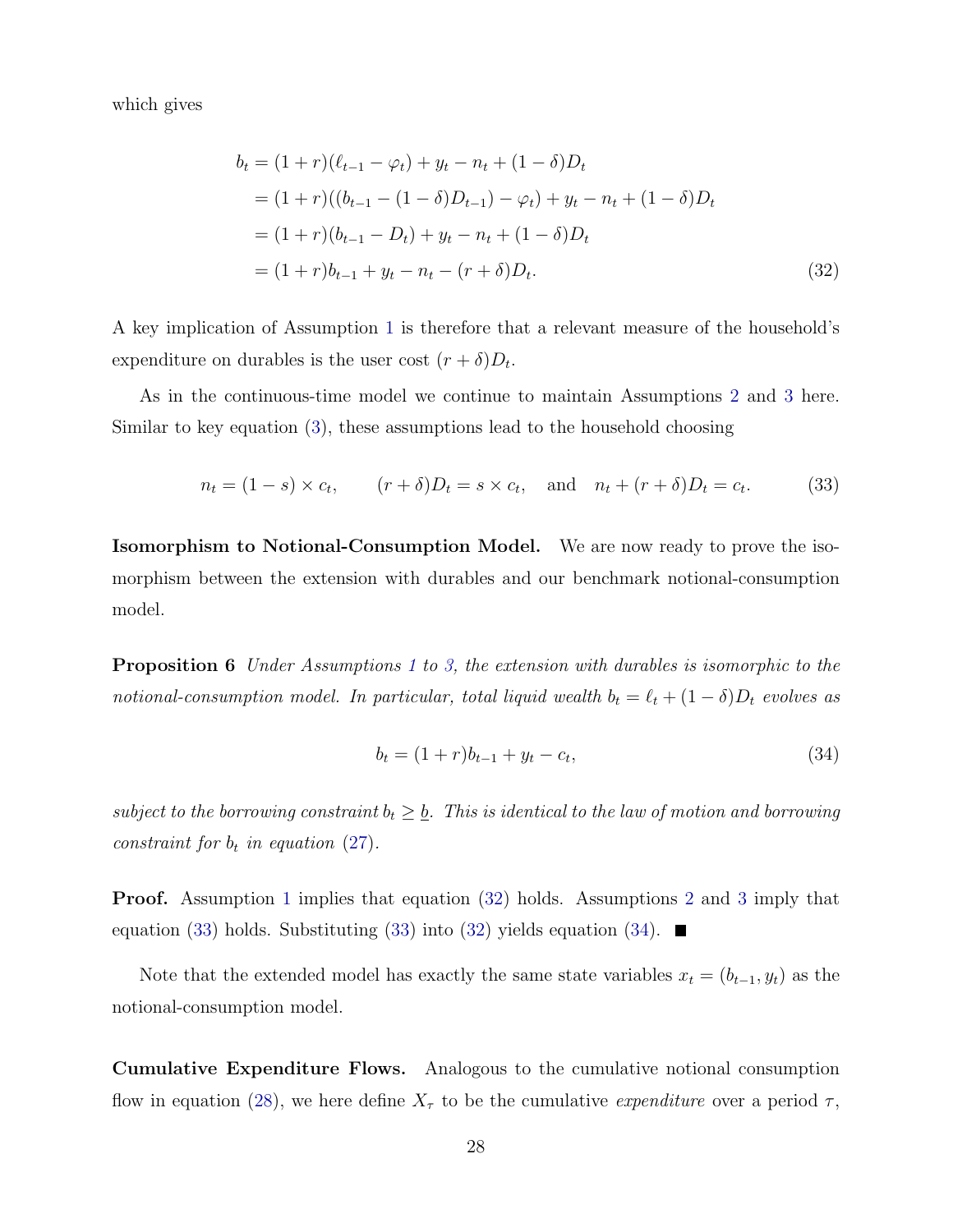which is the sum of cumulative expenditure on nondurables  $X_{\tau}^{n}$  and durables  $X_{\tau}^{D}$ .

<span id="page-29-1"></span>
$$
X_{\tau} = X_{\tau}^{n} + X_{\tau}^{D}
$$
, where  $X_{\tau}^{n} = \sum_{t=0}^{\tau-1} n_{t}$  and  $X_{\tau}^{D} = \sum_{t=0}^{\tau-1} \varphi_{t}$ . (35)

The cumulative expenditure flow  $X_{\tau}$  will form the basis for defining the MPX below.

### B.3 Results: The MPC and the MPX

We now present our discrete-time construction for calculating MPXs from models featuring only a single notional consumption good.

First consider the discrete-time MPC in the notional-consumption model of Section [B.1.](#page-26-1) The MPC is closely related to the cumulative notional consumption flow in equation [\(28\)](#page-26-3). More precisely, the notional marginal propensity to consume (MPC) over  $\tau$  periods for individuals with initial state  $x_0 = x$  is then

$$
MPC_{\tau}(x) = \frac{\partial}{\partial b} \mathbb{E} \left[ \sum_{t=0}^{\tau-1} c(x_t) \middle| x_0 = x \right]. \tag{36}
$$

Next consider the discrete-time MPX in the extended model of Section [B.2.](#page-26-4) The MPX is closely related to the cumulative expenditure flow defined in equation [\(35\)](#page-29-1). The marginal propensity for expenditure (MPX) over  $\tau$  periods for individuals with initial state  $x_0 = x$  is

<span id="page-29-3"></span><span id="page-29-0"></span>
$$
MPX_{\tau}(x) = \frac{\partial}{\partial b} \mathbb{E} \left[ \sum_{t=0}^{\tau-1} n(x_t) + \sum_{t=0}^{\tau-1} \varphi(x_t) \middle| x_0 = x \right]. \tag{37}
$$

In discrete time, we now have the following formula for the MPXs that are implied by a notional-consumption model:

Proposition 7 (The Discrete-Time Marginal Propensity for Expenditure) The discretetime Marginal Propensity for Expenditure (MPX) over  $\tau$  periods is given by:

<span id="page-29-2"></span>
$$
MPX_{\tau}(x) = (1-s)MPC_{\tau}(x) + \frac{\delta s}{r+\delta}MPC_{\tau-1}(x) + \frac{s}{r+\delta} \times \frac{\partial}{\partial b} \mathbb{E}\left[c(x_{\tau-1}) \mid x_0 = x\right]. \tag{38}
$$

Similar to equation [\(18\)](#page-14-0), the discrete-time MPX in equation [\(38\)](#page-29-2) has three components: (i) nondurable spending (first term), (ii) spending to replace depreciated durables (second term),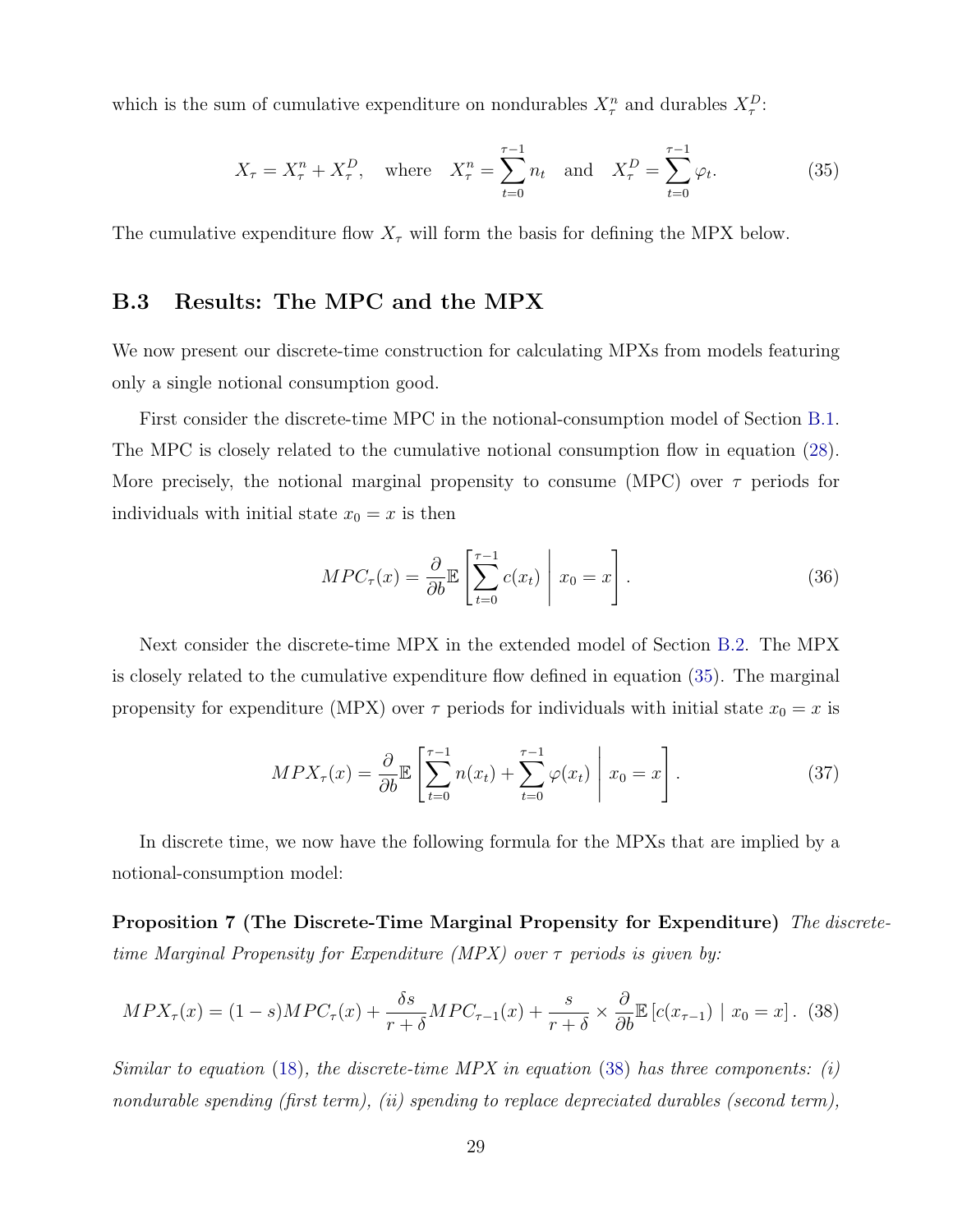and (iii) spending to increase the durable stock in period  $\tau - 1$  (third term).

When  $\tau = 1$ , the equation simplifies to  $MPX_1(x) = (1 - s + \frac{s}{r+1})$  $\frac{s}{r+\delta}$ ) MPC<sub>1</sub>(x), exactly as in equation [\(21\)](#page-16-1). Additionally, the MPX in equation [\(38\)](#page-29-2) can be broken down into a nondurable MPX and a durable MPX:

$$
MPX_{\tau}^{n}(x) = (1 - s)MPC_{\tau}(x),
$$
\n(39)

$$
MPX_{\tau}^{D}(x) = \frac{\delta s}{r+\delta} MPC_{\tau-1}(x) + \frac{s}{r+\delta} \times \frac{\partial}{\partial b} \mathbb{E} \left[ c(x_{\tau-1}) \mid x_{0} = x \right],
$$
 (40)

so that  $MPX_{\tau}(x) = MPX_{\tau}^{n}(x) + MPX_{\tau}^{D}(x)$ .

**Proof.** See Appendix [B.4.](#page-30-0)  $\blacksquare$ 

#### <span id="page-30-0"></span>B.4 Proof of Proposition [7](#page-29-0)

First consider nondurable expenditure  $X_{\tau}^{n}$  defined in equation [\(35\)](#page-29-1). From equation [\(33\)](#page-28-1) we have

$$
X_{\tau}^{n} = (1 - s) \sum_{t=0}^{\tau - 1} c_{t}.
$$
\n(41)

Next consider durable expenditure  $X_{\tau}^{D}$  defined in equation [\(35\)](#page-29-1). Using the property from budget constraint [\(30\)](#page-27-1) that  $\varphi_t = D_t - (1 - \delta)D_{t-1}$ , we have

$$
X_{\tau}^{D} = \sum_{t=0}^{\tau-1} \varphi_{t}
$$
  
=  $D_{\tau-1} - (1 - \delta)D_{-1} + \sum_{t=0}^{\tau-2} \delta D_{t}.$  (42)

Therefore the total expenditure on both nondurables and durables defined in equation [\(35\)](#page-29-1) is given by

<span id="page-30-1"></span>
$$
X_{\tau} = X_{\tau}^{n} + X_{\tau}^{D} = (1 - s) \sum_{t=0}^{\tau-1} c_{t} + \sum_{t=0}^{\tau-2} \delta D_{t} + D_{\tau-1} - (1 - \delta) D_{-1}.
$$
 (43)

Finally, from [\(33\)](#page-28-1) we have

<span id="page-30-2"></span>
$$
D_t = \frac{s}{r+\delta}c_t.
$$
\n(44)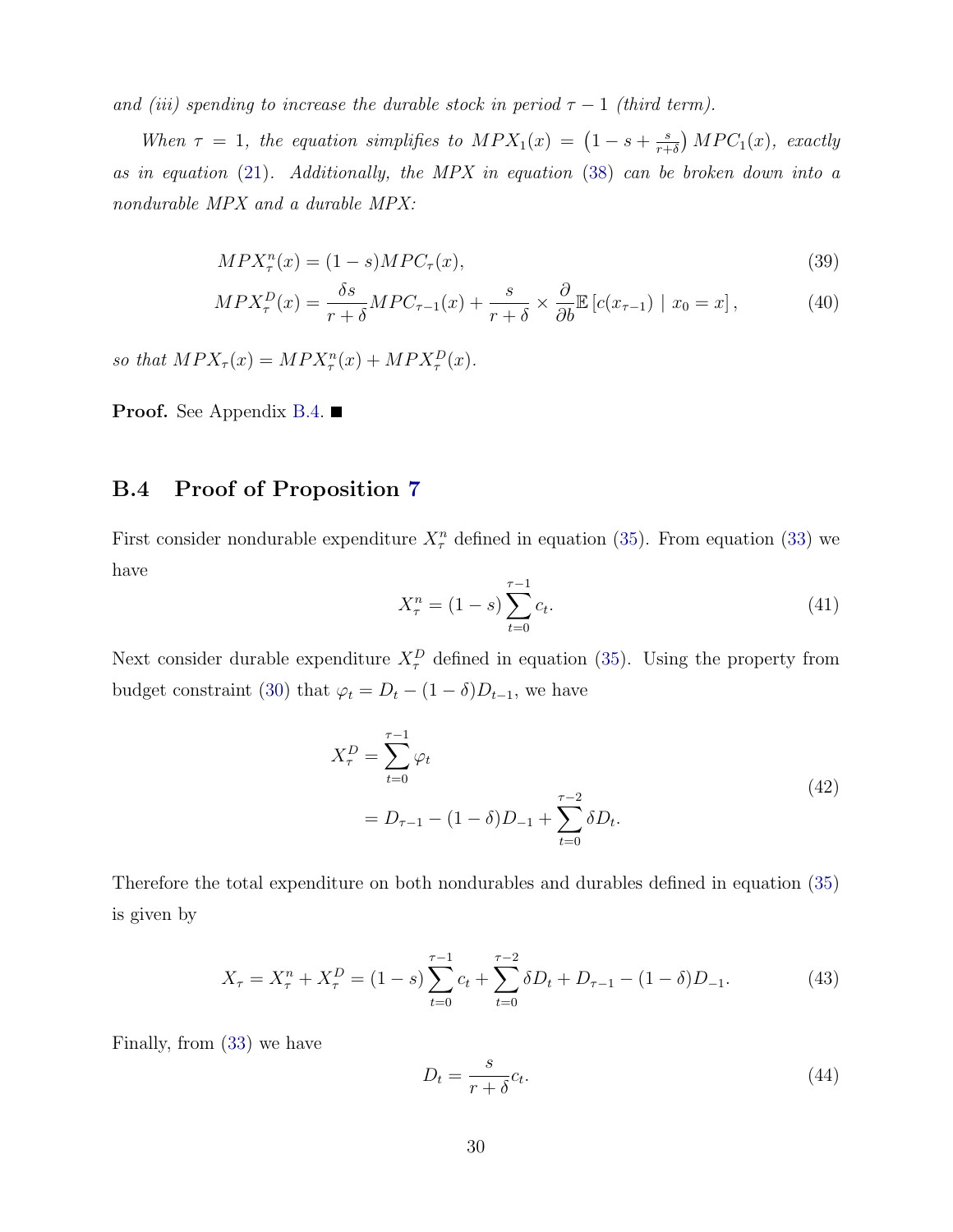Next consider the MPX defined in equation [\(37\)](#page-29-3). Using equations [\(35\)](#page-29-1) and [\(43\)](#page-30-1) in the definition of the MPX in [\(37\)](#page-29-3) we have

$$
MPX_{\tau}(x) = \frac{\partial}{\partial b} \mathbb{E} \left[ (1-s) \sum_{t=0}^{\tau-1} c(x_t) + \sum_{t=0}^{\tau-2} \delta D(x_t) + D(x_{\tau-1}) - (1-\delta)D_{-1} \middle| x_0 = x \right]
$$
  
\n
$$
= \frac{\partial}{\partial b} \mathbb{E} \left[ (1-s) \sum_{t=0}^{\tau-1} c(x_t) + \sum_{t=0}^{\tau-2} \delta D(x_t) \middle| x_0 = x \right] + \frac{\partial}{\partial b} \mathbb{E} \left[ D(x_{\tau-1}) \middle| x_0 = x \right]
$$
  
\n
$$
= \frac{\partial}{\partial b} \mathbb{E} \left[ (1-s) \sum_{t=0}^{\tau-1} c(x_t) + \frac{\delta s}{r+\delta} \sum_{t=0}^{\tau-2} c(x_t) \middle| x_0 = x \right] + \frac{\partial}{\partial b} \mathbb{E} \left[ \frac{s}{r+\delta} c(x_{\tau-1}) \middle| x_0 = x \right]
$$
  
\n
$$
= (1-s)MPC_{\tau}(x) + \frac{\delta s}{r+\delta} MPC_{\tau-1}(x) + \frac{s}{r+\delta} \frac{\partial}{\partial b} \mathbb{E} \left[ c(x_{\tau-1}) \middle| x_0 = x \right],
$$

where equation  $(44)$  is used to go from the second to the third line. This is equation  $(38)$  in the Proposition. In the case of  $\tau = 1$  (the one-period MPX), the second term drops out and the formula becomes simply  $MPX_1(x) = (1 - s + \frac{s}{r+1})$  $\frac{s}{r+\delta}$ ) MPC<sub>1</sub>(x).

### <span id="page-31-0"></span>C Calibration: Durable Share and Depreciation Rate

We need to calibrate two parameters: durable depreciation rate  $\delta$  and durable share s. For both parameters, we exclude housing and focus on consumer durables. This is because housing is unlikely to be adjusted over short (particularly quarterly) horizons following small liquidity injections. However, consumer durables still account for other inputs to housing quality that are more easily adjusted, such as home furnishings and durable household equipment. We also provide an alternate calibration below that includes housing, but emphasize that this alternate calibration with housing is more applicable to long-horizon MPXs.

Baseline Calibration. We calibrate the durable depreciation rate from the 2016 BEA Fixed Assets Accounts Tables.<sup>[25](#page-0-0)</sup> Table 1.1 reports a consumer durables stock of \$5,162.5 billion. Table 1.3 reports depreciation over the year of \$1,025.5 billion. This implies a discrete-time yearly depreciation rate of  $\frac{1025.5}{5162.5} = 0.199$  and a continuous-time depreciation rate of  $\delta = -\log(1 - \frac{1025.5}{5162.5})$  $\frac{1025.5}{5162.5}$  = 0.22. This calibration means that durables have a half-life of 3.15 years. For Section [4.3](#page-16-0) we also calibrate a quarterly (rather than yearly) depre-

<sup>&</sup>lt;sup>25</sup>We use 2016 data because it is a "typical" year in the sense that it is not a recession/pandemic year, and we apply our MPX tool to the model of [Laibson et al.](#page-23-9) [\(2021\)](#page-23-9) who calibrate their model using 2016 data.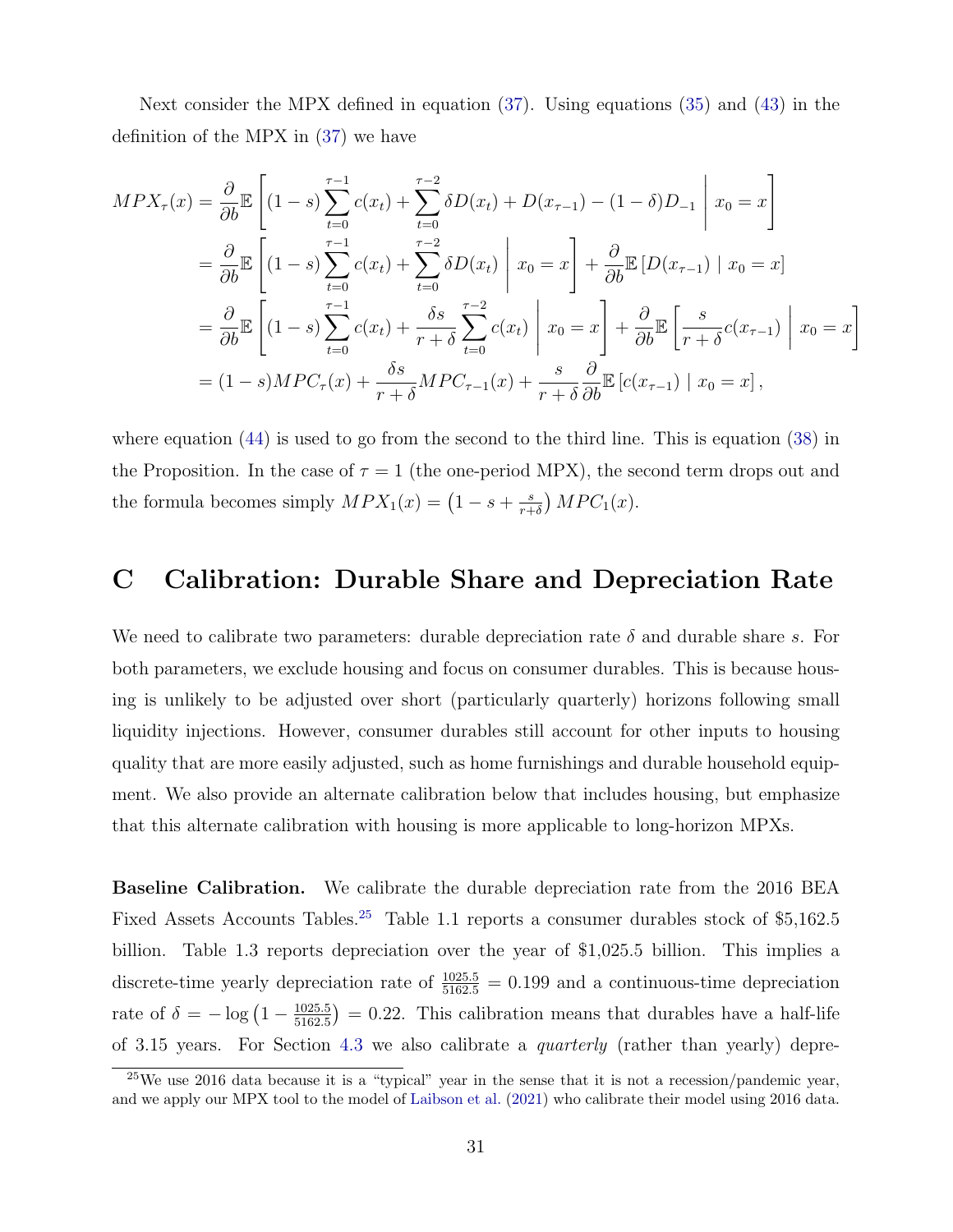ciation rate by mapping the yearly depreciation rate 0.199 into its quarterly counterpart  $1 - (1 - 0.199)^{1/4} = 0.054.$ 

To calibrate durable share s, we use the 2016 NIPA data. The 2016 NIPA Report (Table 2.4.5) documents that total household consumption expenditures (in billions) are \$12,693.3. This is composed of durable goods of \$1,345.2, nondurable goods of \$2,646.7, and services of \$8,701.4. From services we subtract the rent of tenant-occupied housing and the imputed rent of owner-occupied housing (\$1,964.8) in order to exclude marginal housing adjustments.

Assuming that households are in a static steady state, all durable expenditures are made to offset depreciation.<sup>[26](#page-0-0)</sup> Thus,  $\delta D = 1345.2$ . Assuming  $r = 0$  for simplicity, the restriction that  $f \equiv \delta$  implies that a household's total durable expenditures of  $\delta D_t = f D_t = s c_t$ . We also have  $n_t = (1-s)c_t$ . Letting both nondurable goods and services compose "nondurables", we have  $n_t = 2646.7 + (8701.4 - 1964.8) = 9383.3$ . Total consumption is given by  $c_t = \delta D + n_t =$  $1345.2 + 9383.3 = 10728.5$ . Now, the durable share can be imputed from  $\frac{\delta D}{c_t}$ .

$$
s = \frac{1345.2}{10728.5} = 0.125.
$$

Alternate Calibration with Housing. We also provide an alternate calibration that includes housing expenditures. Because housing is slow to adjust, this calibration is more applicable to long-horizon MPXs.

Again using the 2016 BEA Fixed Assets Accounts Tables to calibrate the depreciation rate, Table 1.1 reports a consumer durables stock of \$5,162.5 billion plus private residential assets of \$20,211.9 billion. Table 1.3 reports depreciation of \$1,025.5 billion on consumer durables plus \$462.5 billion on private residential assets. This implies a discretetime yearly depreciation rate of  $\frac{1488}{25374.4} = 0.059$  and a continuous-time depreciation rate of  $\delta^{incl-housing} = -\log\left(1 - \frac{1488}{25374}\right)$  $\frac{1488}{25374.4}$ ) = 0.06.<sup>[27](#page-0-0)</sup> Finally, the corresponding *quarterly* (rather than yearly) depreciation rate is  $1 - (1 - 0.059)^{1/4} = 0.015$ .

Our calibration of the durable share that includes housing is again very similar to above. The one difference is that we now assign housing services (\$1,964.8 billion) to durable con-sumption.<sup>[28](#page-0-0)</sup> Again using the assumption that all durable expenditures are made to offset de-

<sup>&</sup>lt;sup>26</sup>This assumption allows us to convert durable expenditures into durable consumption. It is also not too far off: total durable spending is 1,345.2, while depreciation is 1,025.5.

 $27$ This calibration means that durables have a half-life of 11.5 years.

 $^{28}$ This approach differs from the NIPA Report, which counts housing in services.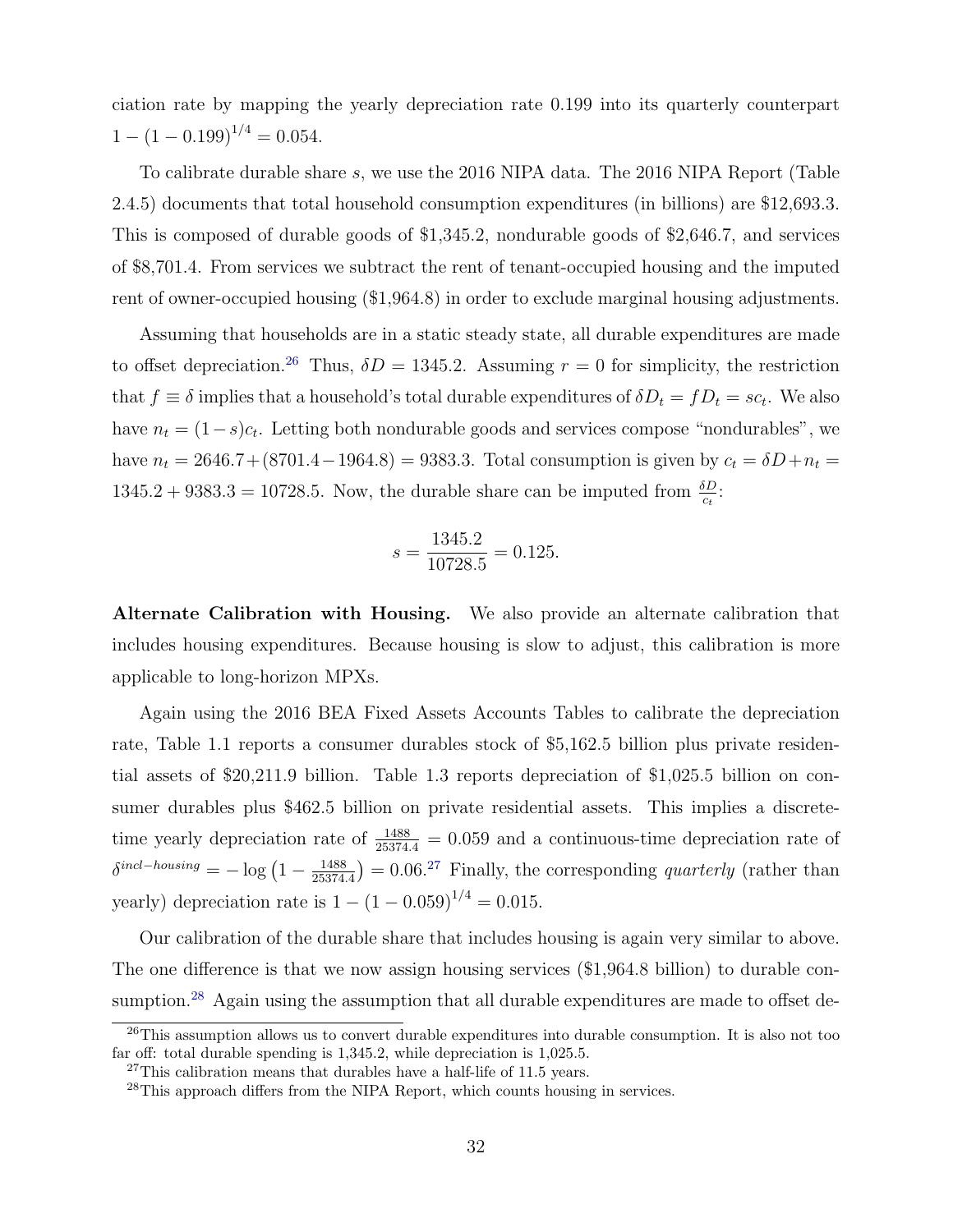preciation, total consumption is given by  $c_t = \delta D + n_t = (1345.2 + 1964.8) + 9383.3 = 12693.3$ . Now, the durable share is  $s^{incl-housing} = \frac{3310}{12693.3} = 0.26$ .

### <span id="page-33-1"></span>D MPCs and MPXs out of Discrete Liquidity Shocks

Section [4](#page-13-1) defines the MPC and the MPX over infinitesimal liquidity injections. Following [Achdou et al.](#page-21-8) [\(2021\)](#page-21-8), these definitions are easily extended to discrete liquidity injections.

We use  $x+\chi$  as shorthand notation for point x in the state space, plus a liquidity injection of size  $\chi$ . For a discrete liquidity injection of size  $\chi$  the MPC is defined as:

$$
MPC_{\tau}^{\chi}(x) = \frac{\mathbb{E}\left[\int_0^{\tau} c(x_t)dt \mid x_0 = x + \chi\right] - \mathbb{E}\left[\int_0^{\tau} c(x_t)dt \mid x_0 = x\right]}{\chi}.
$$

The MPX out of a discrete liquidity injection is defined as:

$$
MPX_{\tau}^{\chi}(x) = \frac{\mathbb{E}\left[\int_0^{\tau} n(x_t)dt + \int_0^{\tau} d\psi(x_t) \middle| x_0 = x + \chi\right] - \mathbb{E}\left[\int_0^{\tau} n(x_t)dt + \int_0^{\tau} d\psi(x_t) \middle| x_0 = x\right]}{\chi}.
$$

Following similar steps as the proof of Proposition [2,](#page-14-1) this MPX out of a discrete liquidity injection can be rewritten as:

$$
MPX_{\tau}^{\chi}(x) = \left(1 - s + \frac{\delta s}{r + \delta}\right)MPC_{\tau}^{\chi}(x) + \frac{s}{r + \delta}\left(\frac{\mathbb{E}\left[c(x_{\tau}) \mid x_{0} = x + \chi\right] - \mathbb{E}\left[c(x_{\tau}) \mid x_{0} = x\right]}{\chi}\right),
$$

which can again be calculated from a notional-consumption model given a calibration of parameters s and  $\delta$ . Specifically, the MPC can be calculated numerically using the Feynman-Kac formula (see Lemma 2 of [Achdou et al.](#page-21-8) [\(2021\)](#page-21-8) for details). Expected future consumption  $\mathbb{E}[c(x_{\tau})|x_0=x]$ , which is used in the MPX calculation, can also be calculated numerically using the Feynman-Kac formula.

### <span id="page-33-0"></span>E Application: [Laibson, Maxted and Moll](#page-23-9) [\(2021\)](#page-23-9)

This appendix applies our MPX technology to the model of [Laibson et al.](#page-23-9) [\(2021\)](#page-23-9). This paper builds a heterogeneous-household model to understand how present-biased time preferences affect household budgeting decisions. The model features a liquid savings account and an